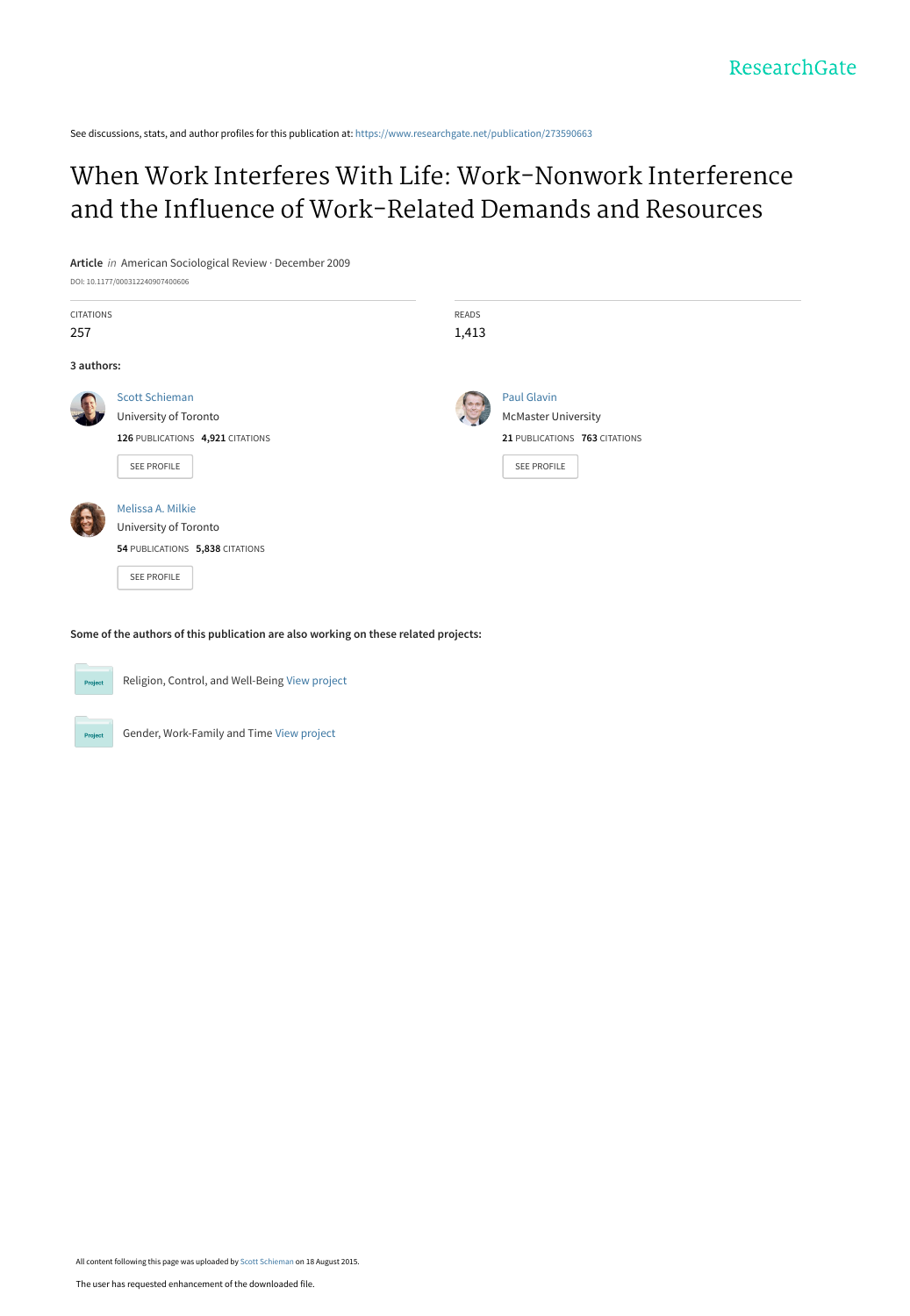# **When Work Interferes with Life: Work-Nonwork Interference and the Influence of Work-Related Demands and Resources**

Scott Schieman Melissa A. Milkie

*University of Toronto University of Maryland*

Paul Glavin *University of Toronto*

*Using data from a 2005 survey of U.S. workers, we find that a high percentage of employed men and women report that work interferes with nonwork life. This research offers three main contributions: (1) we document the social distribution of work-nonwork interference across social statuses and dimensions of stratification; (2) we develop a conceptual framework that specifies the influence of a comprehensive set of work resources and demands on interference and their contributions to its social distribution; and (3) we advance a "stress of higher status" perspective to understand the paradoxical influence of some work conditions on work-nonwork interference. Findings generally support both the demands hypothesis and the stress of higher status hypothesis, with patterns from both factors contributing substantially to the social distribution of worknonwork interference. This article refines and elaborates the job demands-resources model with insights from border theory.*

# **WHEN WORK INTERFERES WITH LIFE**

For some individuals, what happens at work stays at work. For others, the borders are not so clearly defined—the parameters are porous or fuzzy. Dramatic changes in the nature of the labor force and family composition have led to increased difficulties balancing work and family life for many working adults (Winslow 2005). The National Institute for Occupational Safety and Health identifies work-home interference as one of the most pervasive and problematic workplace stressors (Kelloway, Gottlieb, and Barham 1999), underscoring its deleterious

effects on health outcomes and family-related processes (Bellavia and Frone 2005).

A key assumption in the work-nonwork interface literature is that workers are generally motivated to manage the boundaries between work and nonwork life in ways that foster a balance between domains (Voydanoff 2007). In this context, balance suggests a high level of satisfaction and role functioning and a low level of work-nonwork interference (Clark 2000). Most conceptualizations of interference involve the extent to which individuals perceive that one domain interferes with the responsibilities and expectations of other spheres, competing for individuals' finite time and energy. Although studies typically define the "nonwork sphere" as family (Bellavia and Frone 2005), Kossek and Lambert (2005:6) argue that "the broadening of the field to encompass the work-life domain reflects the view that just because employees do not have family-care responsibilities does not necessarily insulate them from life stresses and pressures to integrate work and nonwork roles."

Direct correspondence to Scott Schieman, Department of Sociology, 725 Spadina Avenue, University of Toronto, Toronto, ON M5S 2J4 Canada (scott.schieman@utoronto.ca). A grant award from the National Institute of Occupational Safety and Health at the Centers for Disease Control supports this study (R01 OH008141; Scott Schieman, P.I.).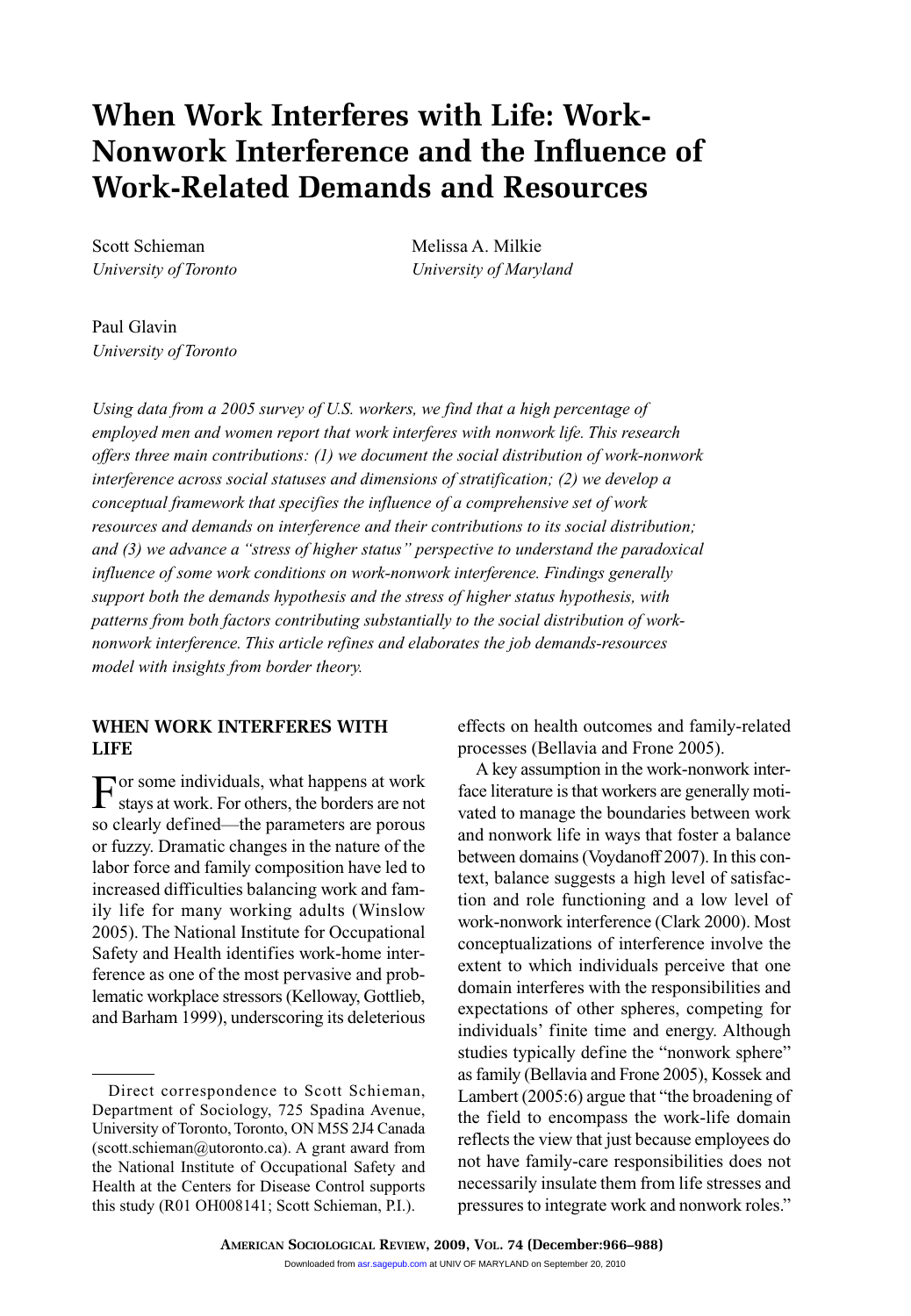We therefore include home, family, and leisure domains under the broad frame of "nonwork."

Although interference in both directions is important, the work-to-nonwork direction is more common (Bellavia and Frone 2005). Jacobs and Gerson (2004:92) contend that "the spillover from family to work is real, especially for parents, but it is not as pronounced or severe as the opposite dynamic, in which work spills over into the home." Moreover, the different directions of interference are conceptually distinct and have different antecedents (Reynolds and Renzulli 2005). Specifically, it is more theoretically logical to assert that systems of stratification—especially those associated with the work role—tend to create work-nonwork interference, while household conditions likely generate nonwork-work interference (Bellavia and Frone 2005; Grzywacz, Almeida, and McDonald 2002).

# *THE SOCIAL DISTRIBUTION OF WORK-NONWORK INTERFERENCE*

Research in the sociology of mental health documents the unequal distribution of stressors across social statuses and dimensions of stratification, especially age, gender, race, marital and parental statuses, education, and occupation (Pearlin 1999). As we outline below, populationbased surveys find that these statuses or dimensions of stratification are influential for work-nonwork interference. The ways that workrelated resources and demands influence these patterns is not as well understood, however.

AGE. Scholars have emphasized the need for greater attention to age patterns in work-nonwork interference (Kossek, Lautsch, and Eaton 2005). The few population-based studies that assess age differences usually focus on age as a control and yield mixed conclusions. Some show that age is associated negatively and linearly with work-nonwork interference (Mennino, Rubin, and Brayfield 2005; Voydanoff 2007; Winslow 2005), but others find that workers in middle adulthood report the highest levels of interference (Bellavia and Frone 2005; Grzywacz et al. 2002). Despite these mixed findings, there are sound theoretical reasons for age differences. As an indicator of life stage position and stratification, age influences patterns of incumbency, meaning,

and conditions of work roles (Mirowsky and Ross 2003a; Moen and Yu 2000). Levels of work commitment and values, for example, vary by age in ways that correspond to the nature of work (Loscocco and Kalleberg 1988). Likewise, age differences in work-related resources and demands should influence the ways that individuals manage work-nonwork borders. For example, older workers often report higher levels of occupational status, workplace support, decision-making latitude, job security, and autonomous work—but they also feel more time pressures (Mennino et al. 2005; Tausig et al. 2005). As we describe below, these and other conditions may influence levels of permeability that coincide with the experience of worknonwork borders (Kossek et al. 2005).

GENDER. The description of age patterns in work-nonwork interference is complicated by the possibility that age differences may also vary by gender. Most prior studies examine only the main effects of gender and find mixed results. Bellavia and Frone (2005) summarize findings from three major population surveys: men report a higher but statistically nonsignificant level of interference than do women in two national surveys, and a significantly lower level of interference in another (see also Grzywacz et al. 2002; Mennino et al. 2005; Winslow 2005). We propose that gender's intersection with age may contribute to the inconclusive findings about gender's main effect. That is, our analyses consider whether age variations in levels of interference differ for women and men.

Numerous studies document gender disparities in work-related resources and demands. For example, men tend to have higher status occupations with more autonomy, authority, earnings, and decision-making latitude than do women, but they also work longer hours and extra hours without notice and encounter more noxious environments and interpersonal conflict (Mennino et al. 2005; Mirowsky and Ross 2003a; Schieman and Reid 2008; Tausig et al. 2005). By contrast, gender differences in other work conditions, such as schedule control, insecurity, and pressure, are less clear (Tausig et al. 2005). Although overall gender differences in demands and resources may be important for explaining gender patterns in interference, their variations across age are more relevant for potential age-by-gender variations. Some schol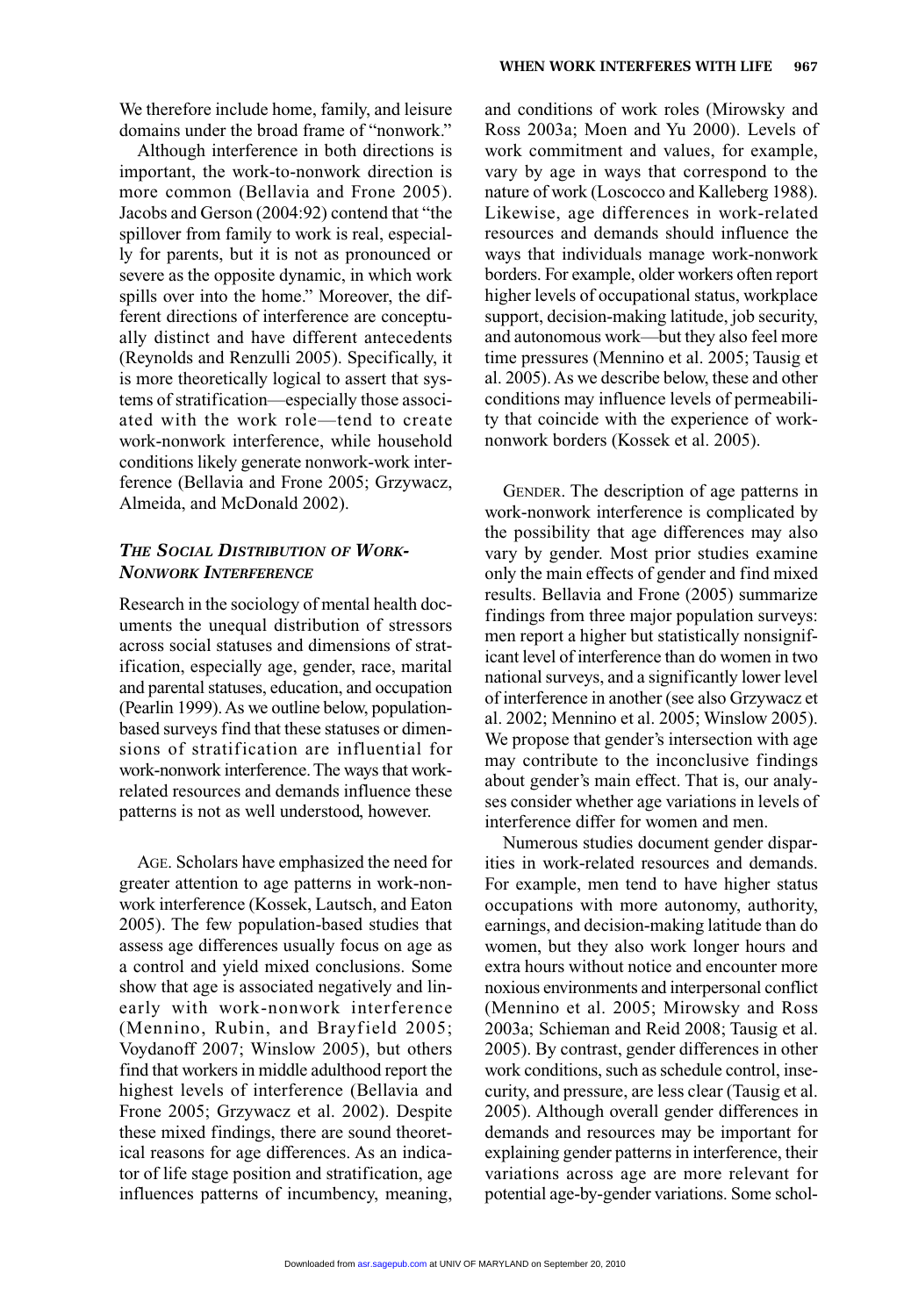ars underscore the relevance of age in the context of the life course for understanding gender variations. For example, Moen and Roehling (2005) document divergent patterns through jobs and careers for men and women, especially as they become parents. Similarly, Mirowsky and Ross (2003a) describe increases in gender inequality in earnings across the life course and the resulting gender disparities in well-being; these disparities are presumably linked to differences in work resources and demands. Little is known, however, about age-by-gender variations in demands and resources that would, in turn, contribute to age-by-gender differences in levels of work-nonwork interference.

RACE AND ETHNICITY. Stress process theory suggests that disadvantaged groups like racial/ethnic minorities should report higher levels of exposure to stressors (Pearlin 1999). We assess whether this extends to work-nonwork interference. Evidence about the distribution of work-nonwork interference across racial/ethnic groups is limited and mixed (Bellavia and Frone 2005). Some studies find no race differences in interference (Grzywacz and Marks 2000) while others find lower (Voydanoff 2007) or higher (Grzywacz et al. 2002; Reynolds and Renzulli 2005) levels of interference among Whites. Keene and Quadagno (2004) find that Whites are less likely than other groups to report feeling workfamily balance. Most of these studies, however, either compare Whites with a category that combines all other racial/ethnic groups or compare Whites with African Americans *and* a category that combines "other" racial/ethnic groups. Thus, despite clear stress process predictions about greater stress exposure among disadvantaged groups, the issue warrants further investigation due to previous findings' inconclusiveness concerning race and work-nonwork interference.

MARITAL AND PARENTAL STATUSES. Having a spouse or partner and children in the household generates responsibilities that can create competing demands (Jacobs and Gerson 2004). Although our conceptual model emphasizes the effects of work-related conditions on work-nonwork interference, it is essential to consider marital and parental statuses that might contribute to a time bind for individuals in complex role arrangements (Hochschild 1997; Moen and Roehling 2005). Previous studies, however, are unclear about the distribution of interference across marital status. Studies find either no differences across marital status (Reynolds and Renzulli 2005) or higher levels of interference among married and partnered individuals (Grzywacz and Marks 2000; Mennino et al. 2005); other studies exclude unmarried adults altogether (Voydanoff 2007). Scholars find similarly mixed conclusions for parental status (Bellavia and Frone 2005). Some evidence suggests that the presence of children (of various ages) in a household is associated with higher levels of work-nonwork interference (Mennino et al. 2005; Winslow 2005), while others observe no effect (Grzywacz et al. 2002; Reynolds and Renzulli 2005). Given this inconclusive evidence, we do not make specific predictions about the influence of marital or parental statuses. Nonetheless, analyses should include these factors to isolate their potential influences on the other focal associations.

EDUCATION. Education is the dimension of stratification most consistently associated with higher levels of work-nonwork interference in population studies (Grzywacz et al. 2002; Mennino et al. 2005; Schieman, Kurashina, and Van Gundy 2006). As an achieved status, education's relevance to the work-family interface is linked to its associations with occupation and work conditions (Mirowsky and Ross 2003b). In some studies, for example, an initial positive bivariate correlation between education and work-nonwork interference disappears in models that adjust for work conditions (Voydanoff 2007). This may be due to the fact that despite possessing work resources such as autonomy and control over the timing and pace of work, the well educated also tend to hold professional jobs with more authority, decision-making latitude, pressure, and longer hours (Mennino et al. 2005; Mirowsky and Ross 2003b). While it is possible that education's link to resources contributes to a negative association with interference, it is also plausible that greater work demands among the well educated produce more interference. We therefore test both possibilities.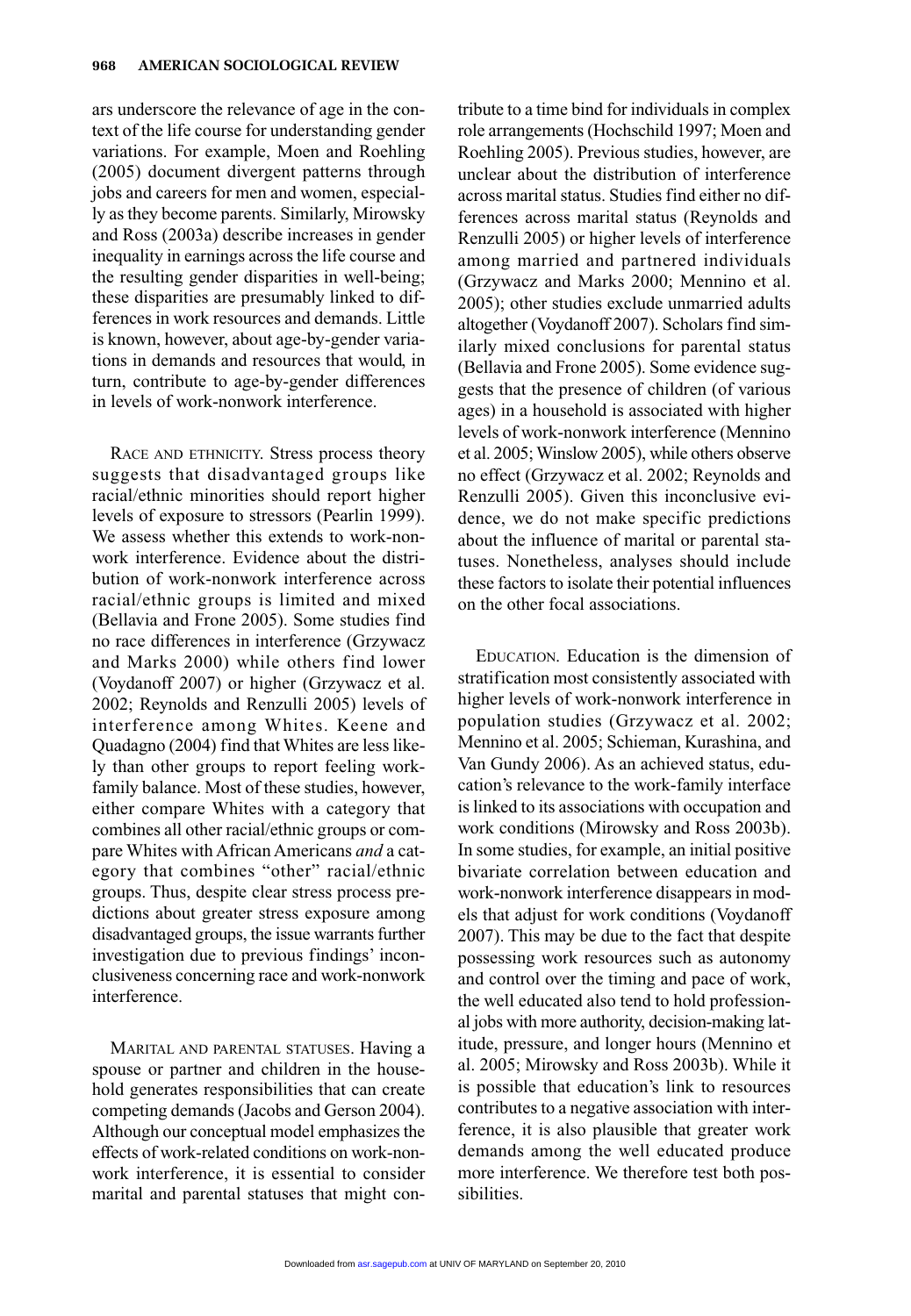

**Figure 1.** Conceptual Framework of the Social Distribution of Work-Nonwork Interference and the Influence of Work-Related Demands and Resources

*Note:* An asterisk indicates a potential link to greater permeability and the stress of higher status hypothesis; dashed lines indicate a moderating effect. Marital and parental statuses are included in the regression analyses but excluded here because of ambiguous predictions about their influence.

OCCUPATION. Population studies document that individuals in high status occupation categories (i.e., executives, professionals, and managers) tend to report higher levels of work-nonwork interference than do their peers in lower status occupations (Bellavia and Frone 2005; Grzywacz et al. 2002; Mennino et al. 2005; Schieman et al. 2006). These patterns are unsurprising given that professionals, compared with peers in lower status occupations, are exposed to longer hours and more pressures. In turn, this contributes to feeling a time squeeze (Hochschild 1997) and perceptions of poor work-life balance (Tausig and Fenwick 2001).

The potentially unequal distribution of worknonwork interference across these dimensions of stratification implies that the conditions that protect or expose individuals to interference should vary systematically in the population. In the following sections, we outline a rationale for the ways that work conditions contribute to this social distribution. Specifically, we draw on the job demands-resources (JD-R) model and integrate insights from border theory to develop hypotheses about the relevance of work-related resources and demands. In addition, we propose the "stress of higher status" hypothesis as an alternative view about the ways that some work resources might increase exposure to work-nonwork interference.

# *RESOURCES AND DEMANDS OF WORK AND THEIR LINKS TO WORK-NONWORK INTERFERENCE*

A core proposition of the JD-R model is that work conditions are organized into two broad categories: demands and resources (Bakker and Demerouti 2007). The levels and interaction of these conditions influence workers' experience of job strain and subsequent well-being. According to Bakker and Geurts (2004:348):

Job demands refer to those physical, psychosocial, or organizational aspects of the job that require sustained physical and/or mental effort and are therefore, associated with certain physiological and/or psychological costs.... Job resources refer to those physical, psychosocial, or organizational aspects of the job that may be functional in meeting task requirements (i.e., job demands) and may thus reduce the associated physiological and/or psychological costs—and at the same time stimulate personal growth and development.

Based on these ideas, Figure 1 presents a conceptual framework that identifies work conditions that typically reflect resources or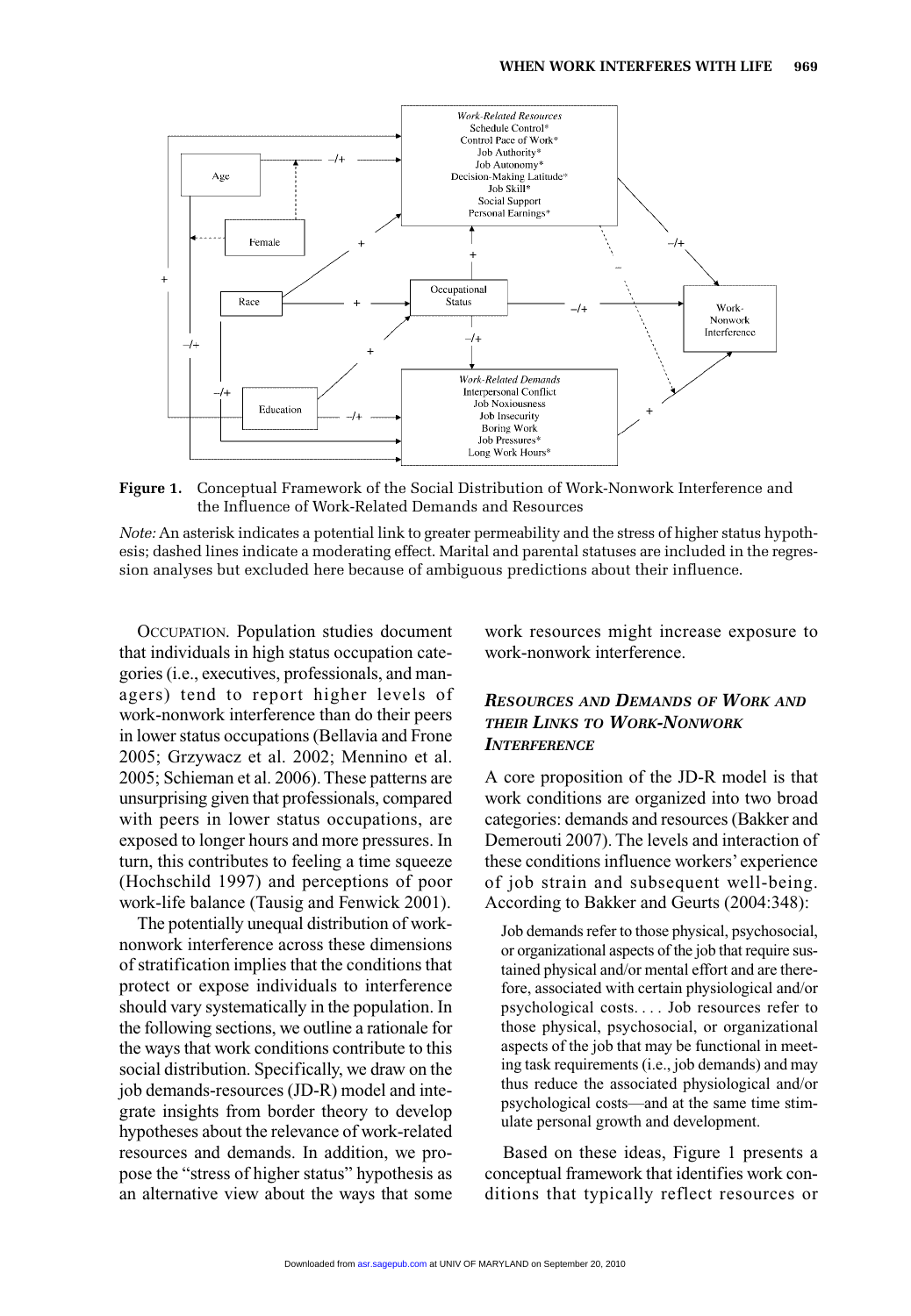demands and their influence on work-nonwork interference (Jacobs and Gerson 2004; Voydanoff 2007). We propose two hypotheses to organize our propositions about these possibilities: the resource hypothesis and the demand hypothesis.

THE RESOURCE HYPOTHESIS. The resource hypothesis identifies the ways that some work conditions provide resources that should be associated with low levels of work-nonwork interference. These ideas are rooted in the JD-R model: resources foster flexibility and the completion of responsibilities (Bakker and Geurts 2004). Insights from border theory expand these ideas by describing the ways that people create and negotiate the borders between work and nonwork life (Clark 2000). In particular, border theory focuses on physical, temporal, and psychological parameters that separate work from nonwork. Flexibility is a key resource because it involves the extent to which work tasks may be conducted beyond the usual spatial and temporal parameters of the workplace. Conditions that facilitate the ability to modify temporal and spatial parameters should reduce work-nonwork interference (Voydanoff 2007). In prior analyses, these resources typically fall under the broad conceptual frame of "job control," which involves "the working individual's potential control over his tasks and his conduct during the working day" (Karasek 1979:289). Decision-making latitude and autonomy are the quintessential indicators of job control (Bakker and Demerouti 2007). In this study, however, we expand the conceptual frame of "control" to include control over the timing of work (schedule control), the pace of work, and others' work (authority). As shown in Figure 1, these and other conditions, including skill level, support, and income, contribute to the view that work conditions often associated with resources should be related to lower levels of work-nonwork interference (Bellavia and Frone 2005; Jacobs and Gerson 2004).

THE DEMAND HYPOTHESIS. Some aspects of work involve unremitting physical or mental efforts that can have deleterious implications for the work-nonwork interface. This feature of the JD-R model is rooted in Karasek's (1979) influ-

ential framework of job stress: the job demandscontrol model. While that model focuses mainly on overload and time pressures, the JD-R model encourages analyses of a broader range of demand-related conditions (Bakker and Demerouti 2007). Integrating those ideas here, Figure 1 illustrates that interpersonal conflict, noxious conditions, insecurity, boring work, job pressure, and long hours should be among the most influential conditions (Bellavia and Frone 2005; Mirowsky and Ross 2003b). Collectively, these conditions underscore the strain elements of work demands that, in turn, predict higher levels of exposure to work-nonwork interference.

A basic tenet of the demands-control model is that job demands are more detrimental for well-being when job control is low (Karasek and Theorell 1990). Although evidence to support this interaction is inconclusive (Beehr et al. 2001), even less is known about its relevance for the work-nonwork interface. High levels of job-related resources purportedly transform job demands into positive challenges (Grönlund 2007). Interpreting these ideas as indicative of buffering (Bakker and Demerouti 2007), we test whether each of the resources moderates the association between demands and interference. One theoretically prominent example suggests that job pressure should have a weak or null association with interference when individuals control the timing and pace of their work. Another especially salient example predicts that schedule control should weaken the positive association between long work hours and interference (Bellavia and Frone 2005; Jacobs and Gerson 2004). We thus focus particular attention on these possibilities.

THE STRESS OF HIGHER STATUS HYPOTHESIS. We propose an alternative to the resource and demand hypotheses—the *stress of higher status* hypothesis—by revising the JD-R model with insights from border theory. "Permeability," another key concept of border theory, involves "the degree to which elements from other domains may enter" (Clark 2000:756). High permeability is linked with greater role blurring, which can increase work-nonwork interference (Milliken and Dunn-Jensen 2005). Building on these ideas, the stress of higher status hypothesis proposes that some work conditions typi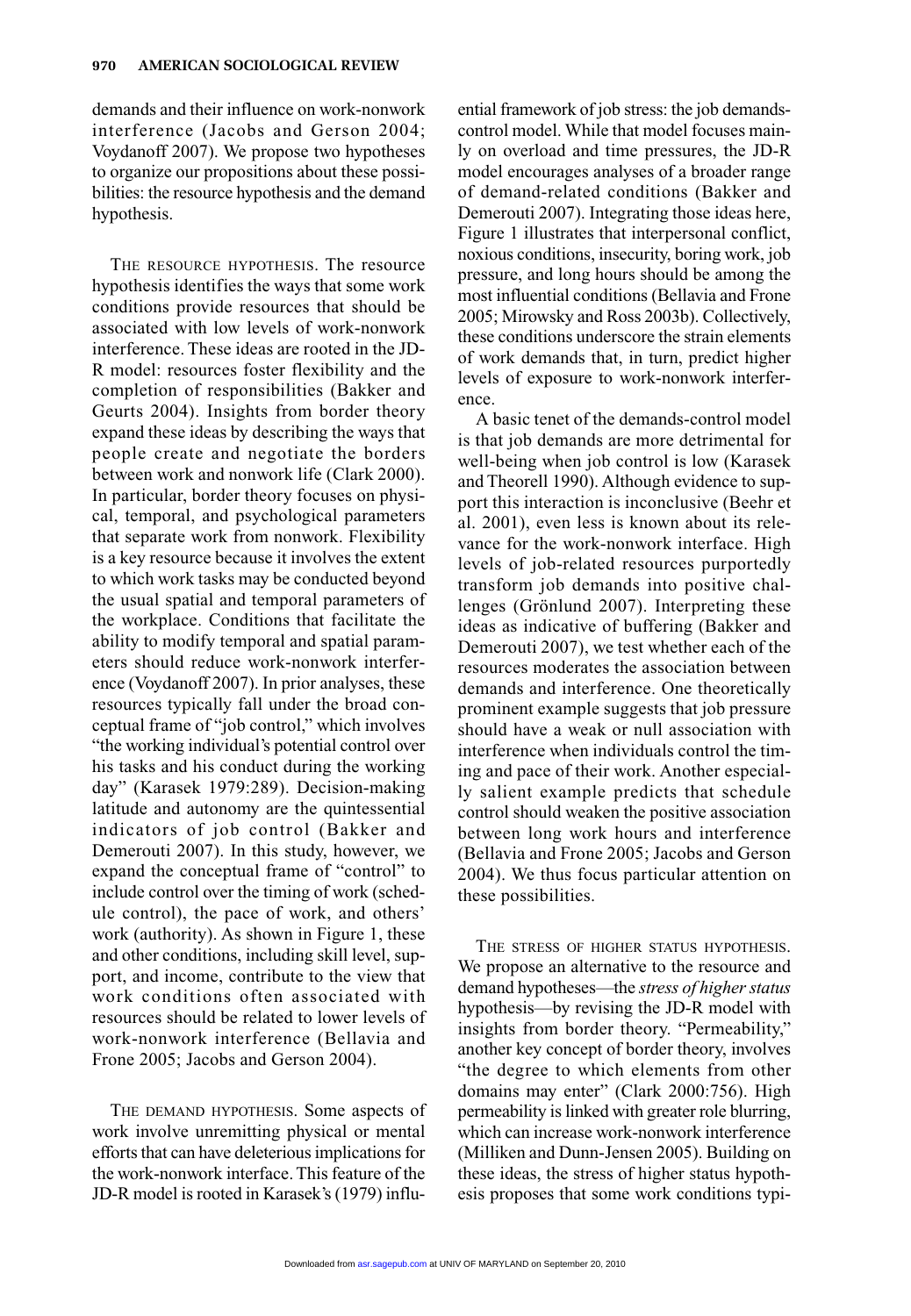cally seen as resources may increase border permeability. In contrast to the strain elements of the demands hypothesis, the stress of higher status view draws on ideas like the work devotion schema, which "demands that one give an immense time commitment and strong emotional allegiance to one's firm or career" (Blair-Loy 2003:7). Individuals in these positions may engage in role blurring because of the demands of higher status work conditions. These processes, in turn, may increase work-nonwork interference.

As Figure 1 indicates, most of the conditions identified as resources are also relevant for the stress of higher status hypothesis. Many of these conditions are interrelated and often associated positively with demands. For example, despite their possession of greater earnings and decision-making latitude, workers with authority also tend to have more pressure, commit longer hours, and encounter more interpersonal conflict at work (Maume and Bellas 2001; Schieman and Reid 2008). Similarly, individuals in jobs with more autonomous work often feel more time pressure (Mennino et al. 2005; Voydanoff 2007) or emotional demands (Bakker and Geurts 2004). Other researchers find that although higher earnings are linked with greater autonomy, the well paid often have more job pressure and longer hours (Mennino et al. 2005). Collectively, these conditions tend to increase border permeability (Olson-Buchanan and Boswell 2006) and work-nonwork interference (Grzywacz et al. 2002; Schieman et al. 2006).

Of all the work conditions implicated in the stress of higher status hypothesis, schedule control presents a unique paradox. From a resource view, schedule control is assumed to "help workers resolve conflicts between family and work" (Jacobs and Gerson 2004:99). By contrast, border theory underscores the ways that the flexibility afforded by schedule control may also increase border permeability. This may be especially evident among individuals who work longer hours.

Although studies consistently document the positive association between long hours and work-nonwork interference (Bellavia and Frone 2005), we are particularly interested in the combination of schedule control and long hours. Individuals who work long hours but also have schedule control may engage in a discretionary, selective permeability of the work-nonwork border and, by extension, avoid or effectively manage interference (Hill et al. 2001). This reasoning is consistent with the resource hypothesis, as well as the buffering thesis, which predicts a weak or null association between long hours and work-nonwork interference among those with more schedule control.

Alternatively, from the stress of higher status view, workers with schedule control may be more likely to internalize the work devotion schema and its demands for intense time commitments (Blair-Loy 2003). This resource-stress paradox of schedule control may contribute to the mixed findings about the link between schedule control and stress in the work-nonwork interface (Voydanoff 2007). Clark (2000:758) observes that "popular literature frequently lauds the weak border as the one that is most functional for individuals. However, as 'responsive workplaces' add more flexibility, many employees continue to express frustrations." This is a crucial but often overlooked point: workers' frustrations with more flexible work may be indicative of a downside of some resources in higher status positions—especially schedule control. In the context of long hours, schedule control may increase border permeability and role blurring (Milliken and Dunn-Jensen 2005). Despite its link with flexibility and autonomy, schedule control may be a double-edged sword because it is associated with workplace expectations for dedication and engagement. Schedule control may also increase individuals'responsibility for defining the lines between work and nonwork life (Grönlund 2007). These ideas thus predict a positive association between long work hours and work-nonwork interference for workers with greater schedule control.

#### *SUMMARY AND PLAN OF ANALYSES*

We present our analyses in two main parts. First, we examine the social distribution of worknonwork interference. Second, we explicitly test the resource, demand, and stress of higher status hypotheses. We expect that some of the findings related to these hypotheses have implications for social patterns in interference. Using ordinary least squares (OLS) regression techniques, our analyses proceed in two parts. First, Models 1 to 4 in Table 2 assess the distribution of interference. Model 1 includes age, gender,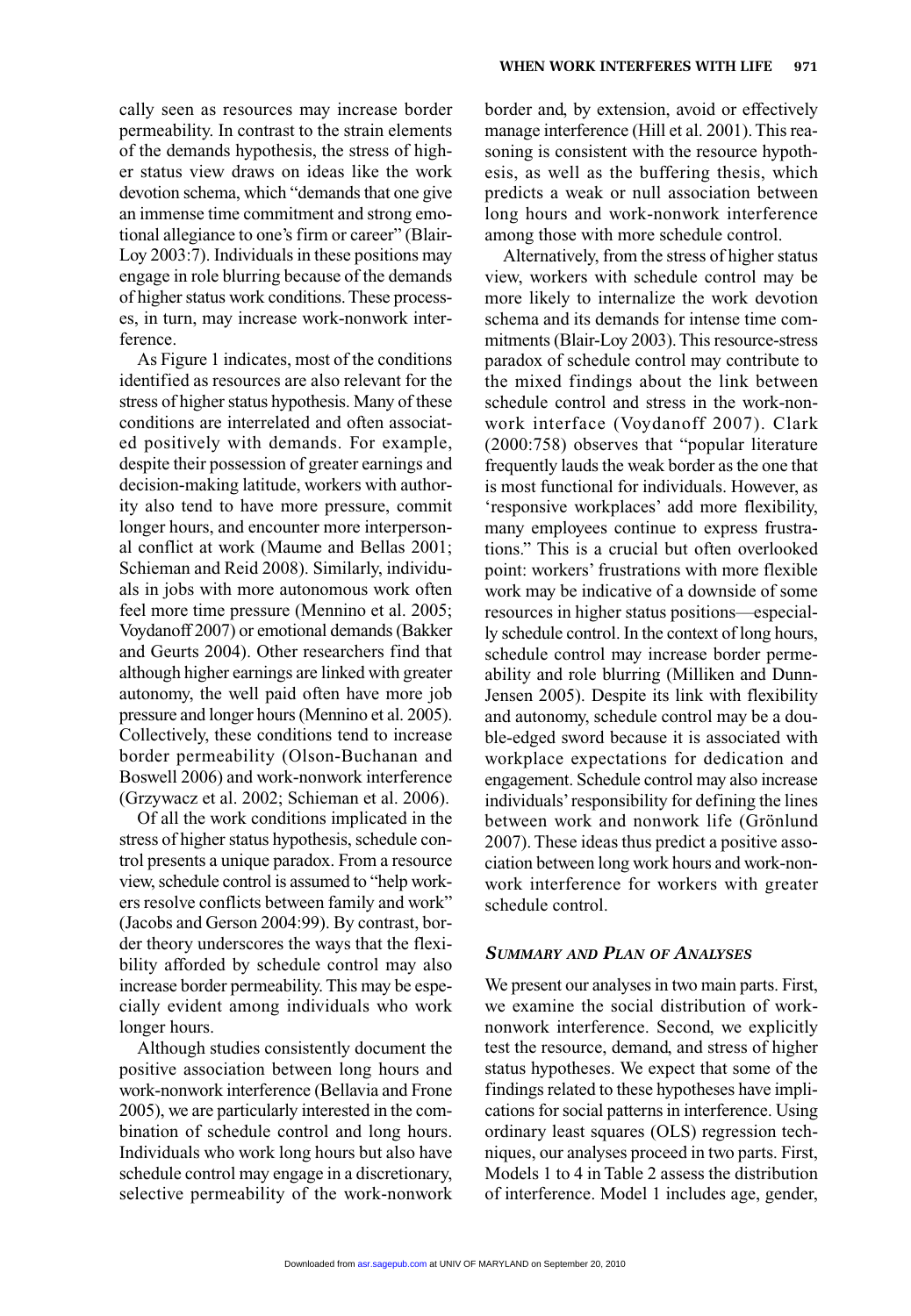race, and marital and parental statuses. In addition, to test for the gender differences in the effects of age, we multiplied gender by each age group to create interaction terms and included them in Model 2. Models 3 and 4 include education and occupation, respectively. Subsequent models test the predictions of the resource, demand, and stress of higher status hypotheses and their influence on the distribution of interference in Models 1 to 4, including resources (Model 5), demands (Model 6), and resources and demands simultaneously along with their potential interactions (Model 7). This final model tests whether resources moderate the effects of demands on interference. Only statistically significant interactions are reported. We use adjustment procedures in OLS regression models and test for significant mediating effects among our focal associations (Mirowsky 1999; Preacher and Leonardelli 2001; Sobel 1982). All of the mediating linkages described in the Results section are statistically significant at the  $p < .05$  level.

## **METHODS**

### *SAMPLE*

Data for this study come from the Work, Stress, and Health survey (WSH), which involved telephone interviews with 1,800 adults in the United States in 2005. Eligible participants were age 18 or older and participating in the paid labor force. Interviews were conducted in English, so participants had to be sufficiently fluent to complete the interview. We successfully interviewed 71 percent of all eligible respondents. The age range is 18 to 94 years (mean of 43 years); 59 percent of the sample is women and 72 percent is white. The sample characteristics are similar to those of working adults in other national datasets, such as the 2005 American Community Survey (ACS). Using the ACS data, we weighted analyses to achieve conformance with the U. S. population in terms of gender, age, race, marital status, and occupation.

#### *DEPENDENT MEASURE*

WORK-NONWORK INTERFERENCE. Three items assess work-nonwork interference: "How often does your job interfere with your home or family life?"; "How often does your job interfere with your social or leisure activities?"; and "How often do you think about things going on at work when you are not working?" Response choices are  $(1)$  never,  $(2)$  rarely,  $(3)$  sometimes, and (4) frequently. We averaged the items and higher scores indicate more work-nonwork interference ( $\alpha$  = .68). These items are similar to those used in other studies (Bellavia and Frone 2005). The home/family life and social/leisure life aspects of the first two items are typically viewed as distinct spheres, but the factor loadings for these items are highly similar (.88 and .86, respectively). Table 1 reports the distribution of responses to these individual items and the work-nonwork interference index.

# *THE SOCIAL DISTRIBUTION: MEASURES OF SOCIAL STATUSES AND DIMENSIONS OF STRATIFICATION*

FEMALE. Gender is a dummy variable with female coded 1 and male as the reference category.

AGE. We contrast the 45- to 54-year-old age category (the omitted category in regression analyses) with these other age groups: 18 to 24, 25 to 34, 35 to 44, 55 to 64, and 65 plus. We select the 45- to 54-year-old group as the reference category because it is the modal category. We include the 65 and older age group in analyses to map variations in interference across the entire adult age span. This is important given that labor economists predict a 40 percent increase in workers age 65 and older between 2004 and 2012 (Horrigan 2004). Although these individuals may have fewer family-related expectations and responsibilities, it is important to assess their experience of interference (Kossek and Lambert 2005).

RACE AND ETHNICITY. Dummy variables for race and ethnicity include African American, Hispanic, Asian, and other. Non-Hispanic White is the reference category.

MARITAL STATUS. Marital status has dummy variables for married (including common law marriages), previously married, and never married.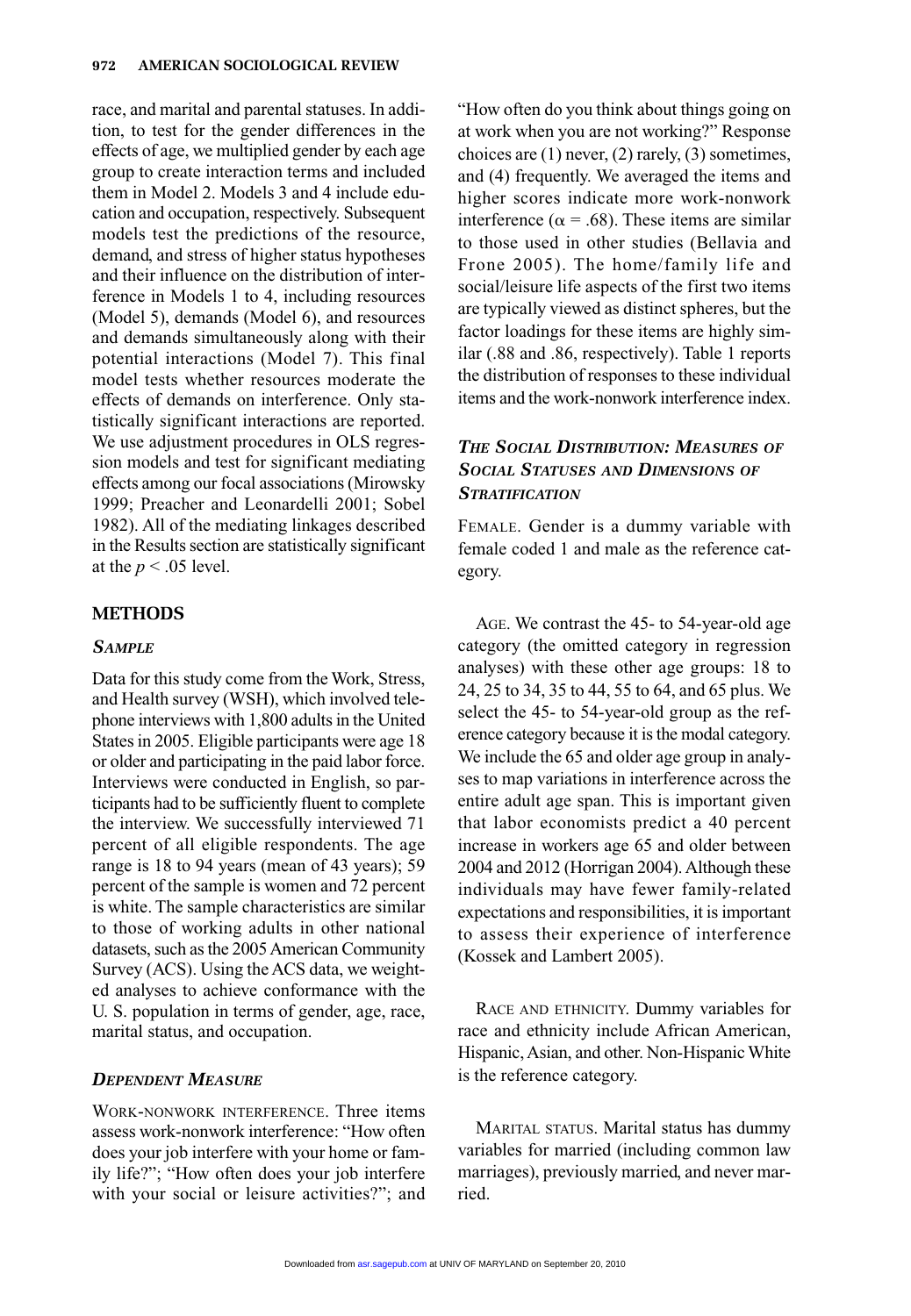| Items                                                                            | Men<br>$(N = 738)$ | Women<br>$(N = 1.062)$ | Total<br>$(N = 1,800)$ |
|----------------------------------------------------------------------------------|--------------------|------------------------|------------------------|
| "How often does your job interfere with your home or family life?"               |                    |                        |                        |
| $(1)$ Never                                                                      | 25.61              | 27.02                  | 26.44                  |
| $(2)$ Rarely                                                                     | 24.80              | 24.48                  | 24.61                  |
| (3) Sometimes                                                                    | 31.84              | 33.24                  | 32.67                  |
| (4) Frequently                                                                   | 17.75              | 15.25                  | 16.28                  |
| Mean                                                                             | 2.417              | 2.367                  | 2.387                  |
| <b>Standard Deviation</b>                                                        | 1.054              | 1.038                  | 1.045                  |
| "How often does your job interfere with your social or leisure activities?"      |                    |                        |                        |
| $(1)$ Never                                                                      | 23.31              | 30.32                  | 27.44                  |
| (2) Rarely                                                                       | 26.56              | 24.58                  | 25.39                  |
| (3) Sometimes                                                                    | 31.03              | 29.19                  | 29.94                  |
| (4) Frequently                                                                   | 19.11              | 15.91                  | 17.22                  |
| Mean                                                                             | $2.459*$           | 2.306                  | 2.369                  |
| <b>Standard Deviation</b>                                                        | 1.047              | 1.066                  | 1.061                  |
| "How often do you think about things going on at work when you are not working?" |                    |                        |                        |
| $(1)$ Never                                                                      | 16.40              | 14.69                  | 15.39                  |
| (2) Rarely                                                                       | 16.40              | 16.85                  | 16.67                  |
| (3) Sometimes                                                                    | 39.70              | 36.63                  | 37.89                  |
| (4) Frequently                                                                   | 27.51              | 31.83                  | 30.06                  |
| Mean                                                                             | 2.783              | 2.855                  | 2.826                  |
| <b>Standard Deviation</b>                                                        | 1.024              | 1.026                  | 1.026                  |
| Work-Nonwork Interference Index                                                  |                    |                        |                        |
| Mean                                                                             | 2.554              | 2.5103                 | 2.528                  |
| <b>Standard Deviation</b>                                                        | .821               | .810                   | .815                   |

**Table 1.** Distribution of Responses to Work-Nonwork Interference Items and Index

*Note:* Unless otherwise specified, the numbers in the table reflect percentages.

\* Difference between men and women is significant at *p* < .01 (two-tailed test).

PARENTAL STATUS. To index parental status, we assess the presence and age of children in the household. We contrast individuals with no children in the household with those who have children ages 0 to 6, 7 to 12, and 13 to 18 at home. If a person had children in two age categories, they were coded into one category by age of youngest child.

EDUCATION. We code education as (0) less than high school, (1) high school graduate or GED, (2) some college but no degree or associate's degree (two-year), (3) college graduate (BA or BS), and (4) postgraduate or advanced degree (MA, PhD). In regression analyses, we use the modal category of high school degree as the reference category.

OCCUPATION. To assess occupation, we use respondents'reported job titles and main duties of the "main job at which you worked last week" to code responses into five categories in accordance with the Bureau of Labor Statistics codes: professional (managerial and professional specialty occupations), administrative (technical, sales, and administrative support occupations), service (service occupations), craft (precision production, craft, and repair occupations), and labor (operators or laborers). In regression analyses, professional is the reference category.

#### *MEASURES OF WORK-RELATED RESOURCES*

SCHEDULE CONTROL. One question asks participants about schedule control: "Who usually decides when you start and finish work each day at your main job? Is it someone else, or can you decide within certain limits, or are you entirely free to decide when you start and finish work?" We coded responses as (1) limited control and (2) full control, with no schedule control as the reference category.

CONTROL PACE OF WORK. One item measures control of pace of work: "How often do you control the speed at which you work?" Response choices are (1) never, (2) rarely, (3) sometimes, and (4) frequently.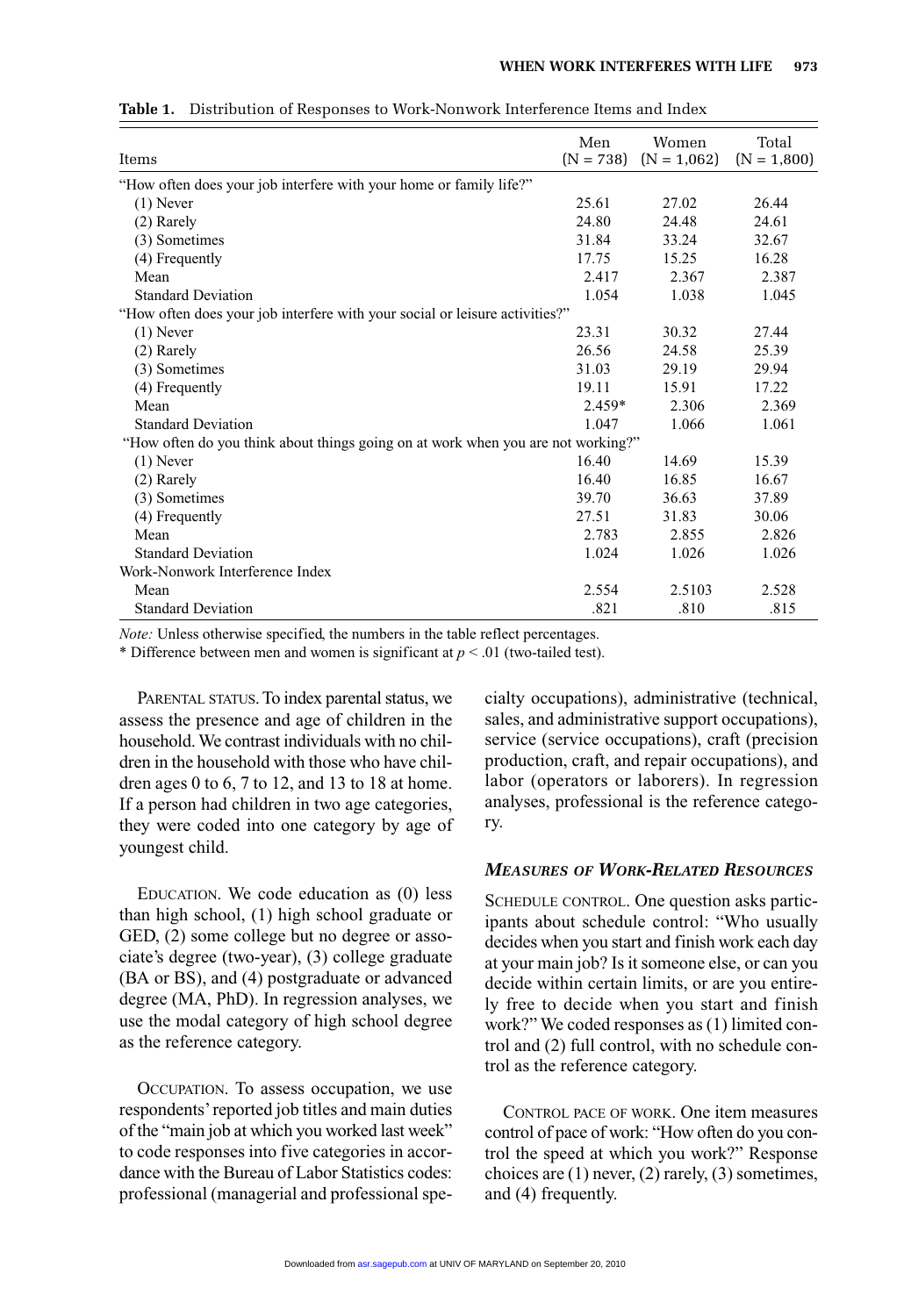JOB AUTHORITY. We use four items to measure job authority: "Do you influence or set the rate of pay received by others?"; "Do you have the authority to hire or fire others?"; "Do you supervise or manage anyone as part of your job?"; and, if yes to the last question, "Do any of those individuals supervise or manage others?" No is the reference category for all questions. To create the index, we summed responses so that higher scores indicate more job authority.

JOB AUTONOMY. "How often does someone else decide how you do your work?" Response choices are (1) never, (2) rarely, (3) sometimes, and (4) frequently. We reverse coded the responses so that higher scores indicate more job autonomy.

DECISION-MAKING LATITUDE. Two items assess decision-making latitude: "How often do you make decisions on what needs to be done?" and "How often do you have the chance to solve problems?" Response choices are (1) never, (2) rarely, (3) sometimes, and (4) frequently. We averaged the items and higher scores indicate more challenging work ( $\alpha$  = .62).

SKILL LEVEL. The following question measures respondents' perceptions of the skill level required for their jobs: "If you had to guess, about how long would it take the average person to learn how to do your job? ... Think about the main tasks, duties, or responsibilities—or those that you think are most important aspects of your job." Time unit options (i.e., weeks, months, years) were open. We coded responses into months and logged this measure to reduce skewness. Although responses likely include estimates about time for education (or credentials), our models include education. Thus, any influence of this job skill measure is net of individuals' educational attainment.

SOCIAL SUPPORT. Participants were asked about supportive experiences at work (from any source) in the past 30 days with four items: "someone listened to your ideas or opinions," "someone thanked you for the work you do," "someone gave you positive feedback, guidance, or advice," and "someone said or did something that made you feel pride in your work." Responses are coded (0) "no" and (1) "yes." Items are summed to create the index.

PERSONAL EARNINGS. One item measures respondents' earnings: "For the complete year of 2004, what was your total personal income, including income from all of your paid jobs, before taxes?"

#### *MEASURES OF WORK-RELATED DEMANDS*

INTERPERSONAL CONFLICT. Participants were asked about interpersonal conflict at work (from any source) in the past 30 days with seven items: "someone treated you unfairly," "someone blamed or criticized you for something that wasn't your fault," "someone did not do the work that needed to be done or did it in a sloppy or incompetent way," "someone got annoyed or angry with you," "someone gossiped or talked about you behind your back," "someone teased or nagged you," and "someone gave you unclear directions about work you needed to do." Response choices are (0) "no" and (1) "yes." Items are summed to create the index.

JOB NOXIOUSNESS. Three items ask about job noxiousness: "How often is your workplace noisy?"; "How often is your workplace dirty or dusty?"; and "How often is your workplace dangerous?" Response choices are (1) never, (2) rarely, (3) sometimes, and (4) frequently. We averaged the items and higher scores indicate more job noxiousness ( $\alpha$  = .73).

JOB INSECURITY. One item measures respondents' perceptions of job insecurity: "In the next two years, how likely is it that you will lose your job or be laid off?" We coded responses as (0) not at all likely, (1) somewhat likely, and (2) very likely.

BORING WORK. One item measures respondents' perceptions of boring work: "How often does time feel like it is dragging at work?" We coded responses as (0) never, (1) rarely, (2) sometimes, and (3) frequently.

JOB PRESSURE. The following question is used to measure job pressure: "In the past 30 days,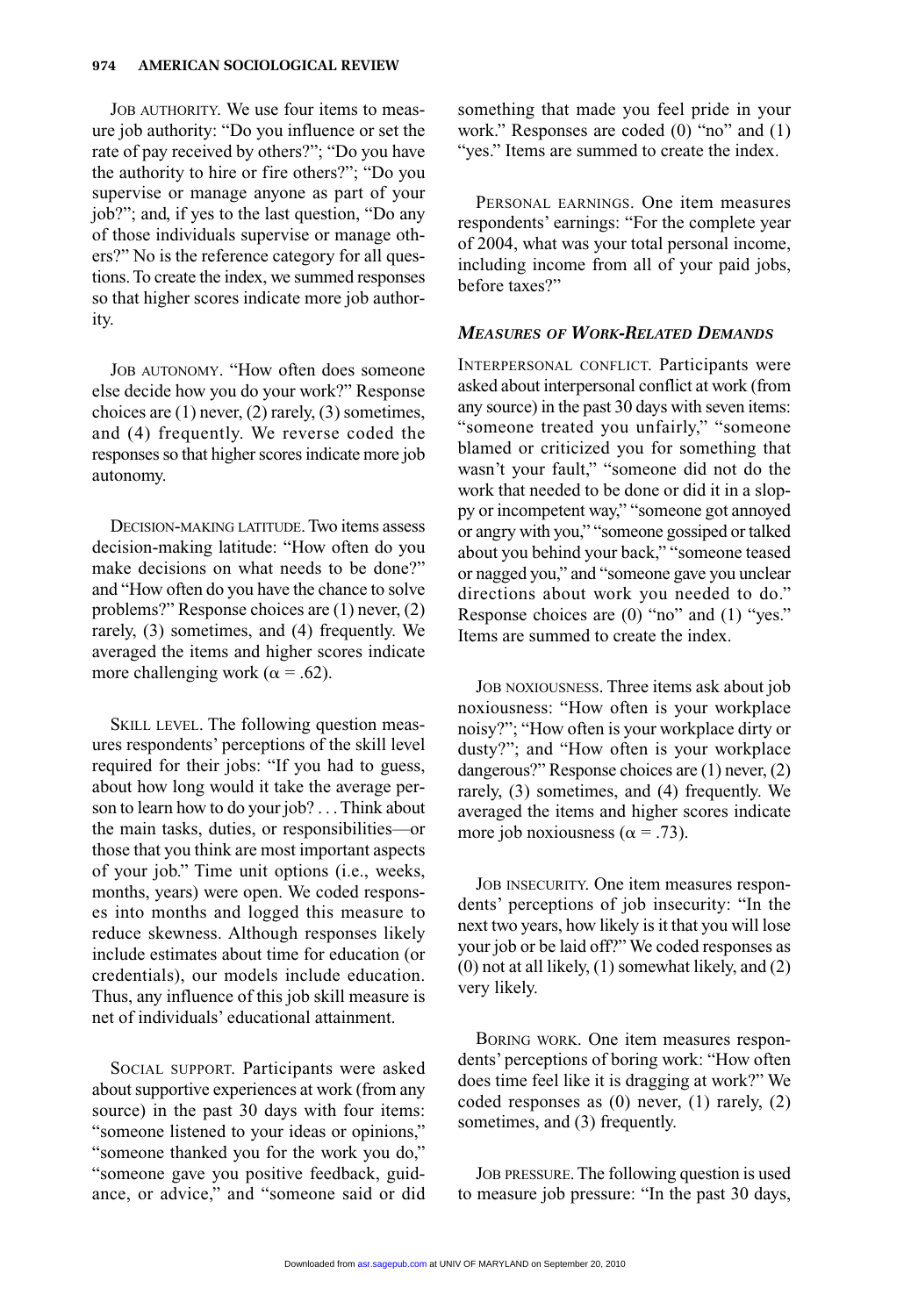has anyone at work made *too many* demands on you?" If participants reported yes, we then asked about the role-set source: "Was it a supervisor, someone you supervise, customer/client, coworker, or someone else at work?" Participants could choose any source and describe its frequency: (1) rarely, (2) sometimes, or (3) frequently. Individuals who reported no one are the reference category. We then asked a follow-up question: "How often do the demands of your job exceed those doable in an 8-hour workday?" Response choices are (0) never, (1) rarely, (2) sometimes, and (3) frequently. We standardized and averaged these items to create the job pressure index.

LONG WORK HOURS. We asked respondents about their total number of hours of paid work in a typical week. We created a dummy variable with those working fewer than 50 hours per week as the reference group. $<sup>1</sup>$ </sup>

#### **RESULTS**

## *THE SOCIAL DISTRIBUTION OF WORK-NONWORK INTERFERENCE*

Model 1 of Table 2 suggests that, compared with 45- to 54-year-olds, only the 65 and older age group reports a significantly lower level of work-nonwork interference. Whites report more interference than do African Americans and Hispanics. We find no differences across marital or parental measures.<sup>2</sup> Although this initial model shows no gender differences, in Model 2 we observe gender contingent effects of age. Men are the reference group, so each of the lower-order age group coefficients represents the difference in work-nonwork interference between men in that particular age group and 45- to 54-year-old men. The coefficients for the remaining age groups indicate that men in these groups report less interference than do 45- to 54-year-olds. Although the 35- to 44 year-old group reports less interference than do 45- to 54-year-olds, that difference is the only nonsignificant one. The coefficient for gender indicates that 45- to 54-year-old men report more interference than do women in the same age group. In addition, each of the age by gender coefficients, except the 65 and older group, is significant. These findings indicate that being in a particular age group has a different effect for men than for women. In analyses that separate women and men (not shown), only two age-group differences are statistically different among women: compared with 45 to 54-year-old women, 35- to 44-year-olds report more interference, while women 65 and older report less interference. Panel A of Figure 2 illustrates these (unadjusted) age differences in work-nonwork interference by gender.

Model 3 shows that individuals with a college or postgraduate degree report significantly higher levels of work-nonwork interference than do their peers with fewer years of education. The inclusion of education has little influence on age and gender differences, although it reduces the difference between Whites and Hispanics to nonsignificance. This is due to White participants' higher levels of education. The inclusion of occupation in Model 4 shows that professionals have more interference than each of the other occupation groups. The well educated report more interference because they tend to hold professional jobs. By contrast, age-gender differences in work-nonwork interference

<sup>&</sup>lt;sup>1</sup> We assessed other possibilities, such as a continuous measure of work hours (linear and curvilinear) and categories (i.e., less than 30 hours, 30 to 39, 40 to 49, and 50 or more). We use the dichotomous contrast of 50 or more hours versus all others because previous studies (e.g., Jacobs and Gerson 2004) and our own analyses indicate that this group reports the most work-nonwork interference. 2 Although it is beyond the scope of our focal

research questions, particular configurations of gender, age, and household conditions might be influential for the work-nonwork interface (Moen and Yu 2000). To assess these possibilities, we considered numerous interactions between age, gender, and parental status and number and age of children in a household. None of these analyses yielded statistically significant results. In separate analyses, we also considered numerous mod-

els that included whether a participant had an employed partner or spouse and whether that employment was part- or full-time. Partner/spouse employment status is unrelated to work-nonwork interference and does not have any influence on the focal associations shown in the Table 2 models.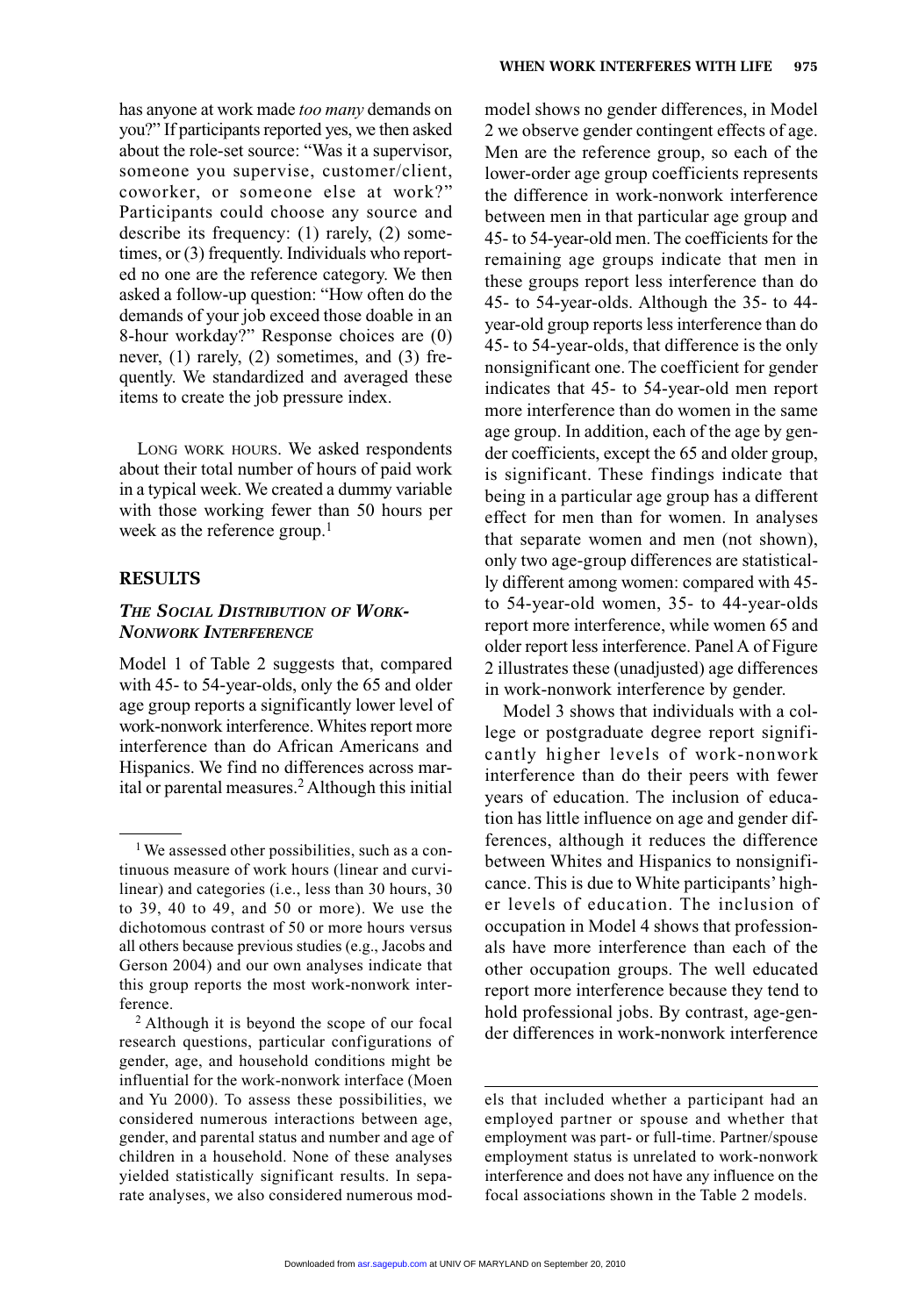#### **976—–AMERICAN SOCIOLOGICAL REVIEW**

|                                                  | Model 1   | Model 2   | Model 3   | Model 4   | Model 5   | Model 6             | Model 7             |
|--------------------------------------------------|-----------|-----------|-----------|-----------|-----------|---------------------|---------------------|
| Age and Gender Variations                        |           |           |           |           |           |                     |                     |
| Age 18 to 24 <sup>a</sup>                        | $-.16$    | $-.33*$   | $-.28*$   | $-.28*$   | $-.05$    | $-.17$              | $-.06$              |
| Age 25 to 34 <sup>a</sup>                        | $-.04$    | $-.27*$   | $-.28*$   | $-.29*$   | $-.13$    | $-.17$              | $-.10$              |
| Age 35 to 44 <sup>a</sup>                        | .09       | $-.11$    | $-.11$    | $-.13$    | $-.08$    | $-.09$              | $-.08$              |
| Age 55 to 64 <sup>a</sup>                        | $-.14$    | $-.35**$  | $-.39***$ | $-.39***$ | $-.40***$ | $-.21*$             | $-.23*$             |
| Age 65 and Older <sup>a</sup>                    | $-.57***$ | $-.64***$ | $-66***$  | $-.68***$ | $-.69***$ | $-.24$              | $-.31**$            |
| Women                                            | .03       | $-.27**$  | $-.28**$  | $-.30***$ | $-.16$    | $-.15$              | $-.10$              |
| Age 18 to 24 $\times$ Women <sup>a</sup>         |           | $.35*$    | $.34*$    | $.34*$    | .28       | .24                 | .24                 |
| Age 25 to 34 $\times$ Women <sup>a</sup>         |           | $.44**$   | $.44**$   | $.43**$   | $.34*$    | $.28*$              | $.26*$              |
| Age 35 to 44 $\times$ Women <sup>a</sup>         |           | $.41**$   | $.40**$   | $.37**$   | $.41***$  | $.30**$             | $.35***$            |
| Age 55 to 64 $\times$ Women <sup>a</sup>         |           | $.42**$   | $.45**$   | $.44**$   | $.47***$  | $.34**$             | $.35**$             |
| Age 65 and Older $\times$ Women <sup>a</sup>     |           | .13       | .14       | .17       | .33       | .05                 | .17                 |
| Race/Ethnicity                                   |           |           |           |           |           |                     |                     |
| <b>Black</b> <sup>b</sup>                        | $-.32***$ | $-.30***$ | $-.28**$  | $-.25**$  | $-.23**$  | $-.23***$           | $-.21***$           |
| Hispanic <sup>b</sup>                            | $-.23*$   | $-.22*$   | $-.19$    | $-.16$    | $-.14$    | $-.18*$             | $-.15$              |
| Asianb                                           | .02       | .03       | $-.01$    | $-.07$    | $-.05$    | .03                 | .04                 |
| Other <sup>b</sup>                               | $-.28$    | $-.27$    | $-.26$    | $-.26$    | $-.23$    | $-.18$              | $-.19$              |
| Marital/Parental Statuses                        |           |           |           |           |           |                     |                     |
| Previously Married <sup>c</sup>                  | .00       | .00       | .02       | .00       | $-.02$    | $-.05$              | $-.05$              |
| Never Married <sup>c</sup>                       | $-.05$    | $-.05$    | $-.05$    | $-.06$    | $-.05$    | $-.03$              | $-.03$              |
| Children Age 0 to $6d$                           | .02       | .02       | .03       | .03       | .00       | .04                 | .02                 |
| Children Age 7 to 12 <sup>d</sup>                | $-.07$    | $-.08$    | $-.07$    | $-.07$    | $-.06$    | $-.02$              | $-.02$              |
| Children Age 13 to 18 <sup>d</sup>               | $-.03$    | $-.03$    | $-.02$    | $-.03$    | $-.05$    | $-.02$              | $-.02$              |
| Education                                        |           |           |           |           |           |                     |                     |
| Less than High Schoole                           |           |           | .03       | .04       | .08       | .07                 | .09                 |
| Some College <sup>e</sup>                        |           |           | .07       | .05       | .00       | .05                 | .02                 |
| College Degree <sup>e</sup>                      |           |           | $.19**$   | .06       | $-.05$    | .08                 | .02                 |
| Postgraduate Degree <sup>e</sup>                 |           |           | $.30***$  | .09       | $-.05$    | .15                 | .07                 |
| Occupation                                       |           |           |           |           |           |                     |                     |
| Administrativef                                  |           |           |           | $-.29***$ | $-.14*$   | $-.20***$           | $-.11*$             |
| Service <sup>f</sup>                             |           |           |           | $-.36***$ | $-.14$    | $-.24***$           | $-.12$              |
| Craftf                                           |           |           |           | $-.36***$ | $-.32**$  | $-.41***$           | $-.40***$           |
| Labor <sup>f</sup>                               |           |           |           | $-.30**$  | $-.06$    | $-.37***$           | $-.22*$             |
| Work-Related Resources                           |           |           |           |           |           |                     |                     |
| Some Schedule Control <sup>g</sup>               |           |           |           |           | .05       |                     | .02                 |
| Full Schedule Control <sup>g</sup>               |           |           |           |           | .04       |                     | .01                 |
| Job Authority                                    |           |           |           |           | $.11***$  |                     | $.06***$            |
| Job Skill                                        |           |           |           |           | $.05***$  |                     | $.03***$            |
| Decision-Making Latitude                         |           |           |           |           | $.12**$   |                     | $.09*$              |
| Job Autonomy                                     |           |           |           |           | $-.11***$ |                     | $-06*$              |
| Control Pace of Work                             |           |           |           |           | $-.03$    |                     | $-.02$              |
| Personal Earningsh                               |           |           |           |           | $.23***$  |                     | $.11*$              |
| Social Support                                   |           |           |           |           | $-.08***$ |                     | $-.05**$            |
| Work-Related Demands                             |           |           |           |           |           |                     |                     |
| Interpersonal Conflict<br><b>Job Noxiousness</b> |           |           |           |           |           | $.05***$<br>$.07**$ | $.04***$<br>$.08**$ |
| Job Insecurity                                   |           |           |           |           |           | $.11***$            | $.13**$             |
| <b>Boring Work</b>                               |           |           |           |           |           | $.08***$            | $.09***$            |
| Job Pressure                                     |           |           |           |           |           | $.25***$            | $.20***$            |

**Table 2.** Regression of Work-Nonwork Interference on Sets of Focal Independent Variables

*(continued on next page)*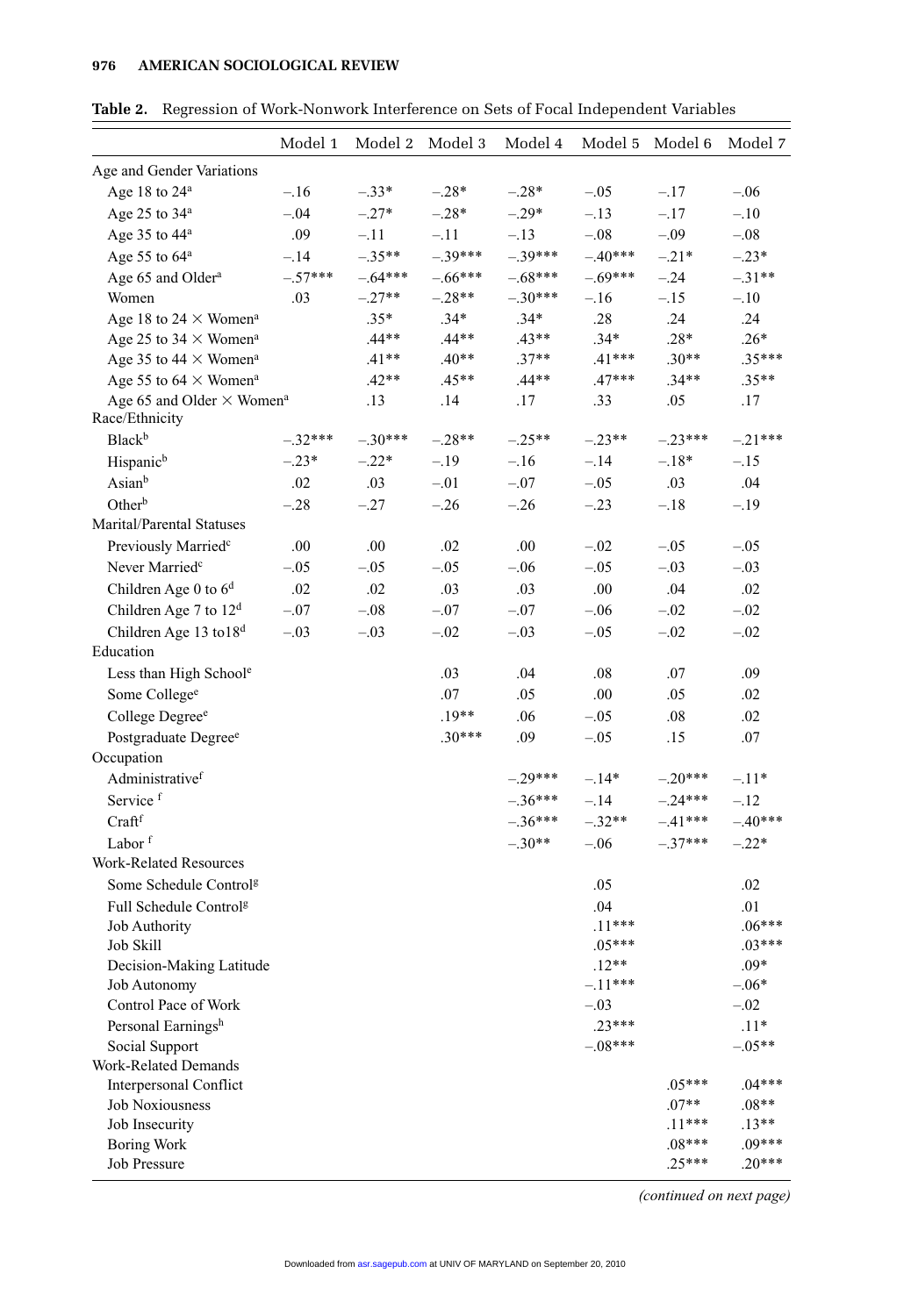| 100111111100111                                      |         |      |                 |         |                       |         |         |
|------------------------------------------------------|---------|------|-----------------|---------|-----------------------|---------|---------|
|                                                      | Model 1 |      | Model 2 Model 3 | Model 4 | - Model 5 - Model 6 - |         | Model 7 |
| Long Work Hours <sup>1</sup>                         |         |      |                 |         |                       | $47***$ | $26***$ |
| Resources $\times$ Demands Interactions              |         |      |                 |         |                       |         |         |
| Job Pressure $\times$ Control Pace of Work           |         |      |                 |         |                       |         | $-.07*$ |
| Long Hours $\times$ Some Sched. Control <sup>1</sup> |         |      |                 |         |                       |         | $.20*$  |
| Long Hours $\times$ Full Sched. Control <sup>1</sup> |         |      |                 |         |                       |         | $.23*$  |
| Constant                                             | 2.68    | 2.83 | 2.72            | 3.01    | 2.62                  | 2.15    | 1.91    |
| $\mathbb{R}^2$                                       | .05     | .06  | .08             | .11     | .21                   | .32     | .36     |

#### **Table 2.** *(continued)*

*Note:* Unstandardized regression coefficients shown in table (standard errors are available on request).

<sup>a</sup> Compared with age 45 to 54.

**b** Compared with White.

<sup>c</sup> Compared with married.

<sup>d</sup> Compared with no children in the household.

<sup>e</sup> Compared with high school degree.

<sup>f</sup> Compared with professionals.

<sup>g</sup> Compared with no schedule control.

h Reported as (personal earnings)(10<sup>-2</sup>) because of the size of the original coefficients (e.g., ".00" = .0023).

<sup>i</sup> Compared with those working fewer than 50 hours per week.

\* *p* < .05; \*\* *p* < .01; \*\*\* *p* < .001 (two-tailed test).

are relatively unchanged net of education and occupation.<sup>3</sup>

#### *WORK-RELATED RESOURCES*

In Model 5, consistent with the resource hypothesis, job autonomy and workplace support are associated with lower levels of work-nonwork interference. By contrast, the following work conditions are associated with higher levels of interference: authority, skill, decision-making latitude, and earnings. These patterns contradict the resource hypothesis and are more consistent with the stress of higher status view. Moreover, the nonsignificant effects of control over the timing and pace of work are inconsistent with the resource hypothesis—although results shown later will demonstrate their moderating influence on the effects of some work-related demands.

The inclusion of resources in Model 5 has implications for the social distribution of worknonwork interference. With respect to age, the adjustments reduce the differences between 45 to 54-year-old men and the two younger groups to nonsignificance. Separate analyses (not shown) that examine the mediating influence of each resource individually reveal that authority, skill, and earnings are the main statistically significant contributors to that reduction. This is because 45- to 54-year-old men report higher levels of those resources than do the two younger groups (see Table 3). The inclusion of resources, however, has less influence on gender contingencies in the association between age and interference. One age-by-gender pattern emerges as most influential: 45- to 54-year-old men report more job authority than do 25- to 34 year-old men, which contributes significantly to their elevated levels of interference. By contrast, women in both of these age groups share similar levels of authority. Moreover, these age differences in authority are statistically different for women and men (see Table 3). Taken together, age-by-gender patterns in job authority partially account for why levels of interference differ

<sup>&</sup>lt;sup>3</sup> Along with occupation in Model 4, we adjusted for job sector by contrasting workers in the private/for-profit sector with those in nonprofit, government, self-employed, or family business. None of these comparisons were statistically significant, so we excluded them from the results presented in Table 2 for the sake of space.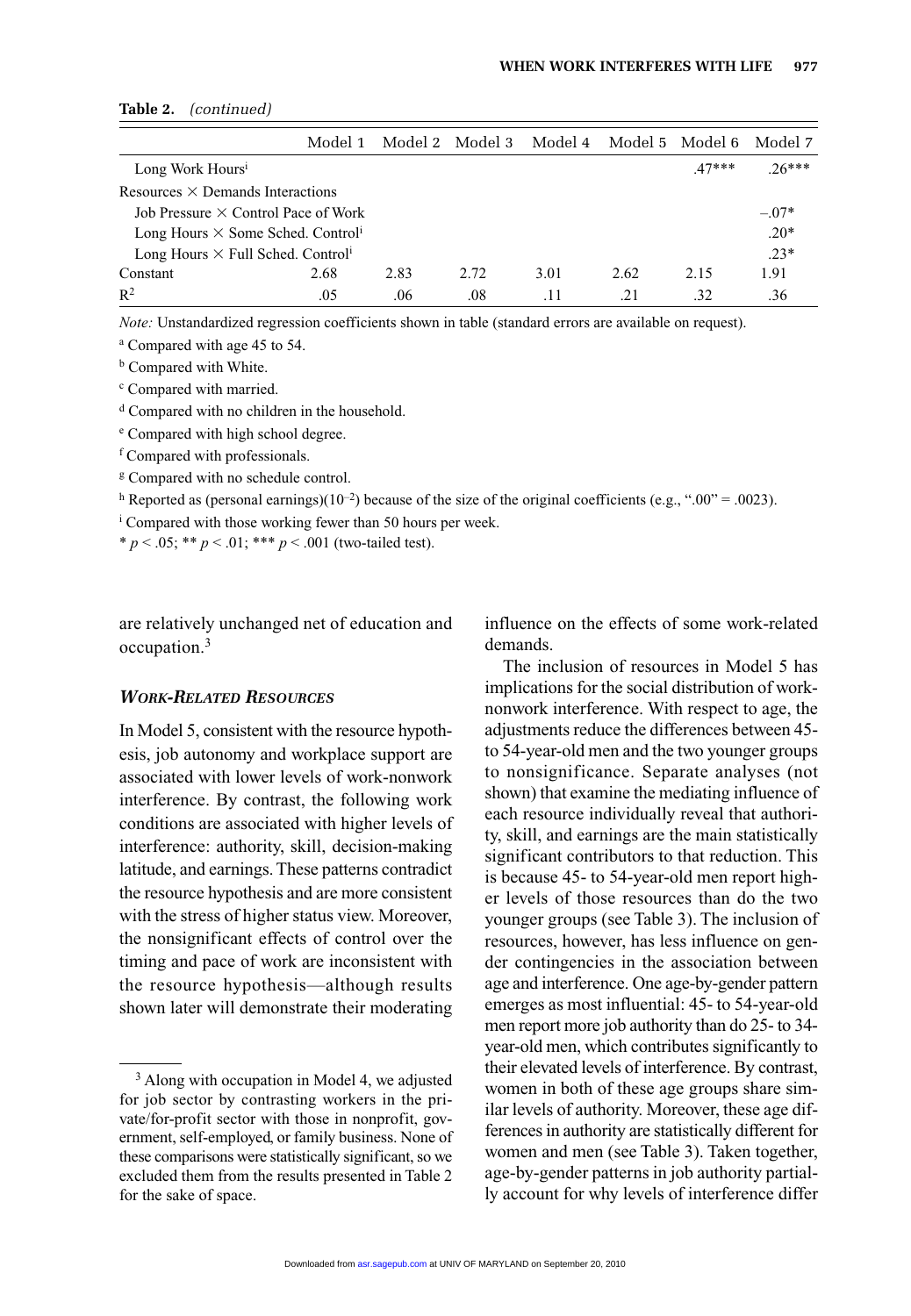

**Figure 2.** Age Differences in Levels of Work-Nonwork Interference by Gender *Note:* Predictions in Panel A are based on Model 2 of Table 2; Predictions in Panel B are based on Model 7.

between 45- to 54-year-old and 25- to 34-yearold men but *not* women. It is also noteworthy that 45- to 54-year-old men report more job authority, skill, and earnings than do women in the same age group. By extension, the inclusion of these conditions fully accounts for these men's higher levels of work-nonwork interference.

Occupation differences in work-related resources also contribute to differences between professionals and others (see Table 3). For example, professionals' higher level of job authority contributes to their higher level of work-nonwork interference relative to those in administrative and labor jobs. Likewise, professionals' greater job skill contributes to differences with administrative, service, and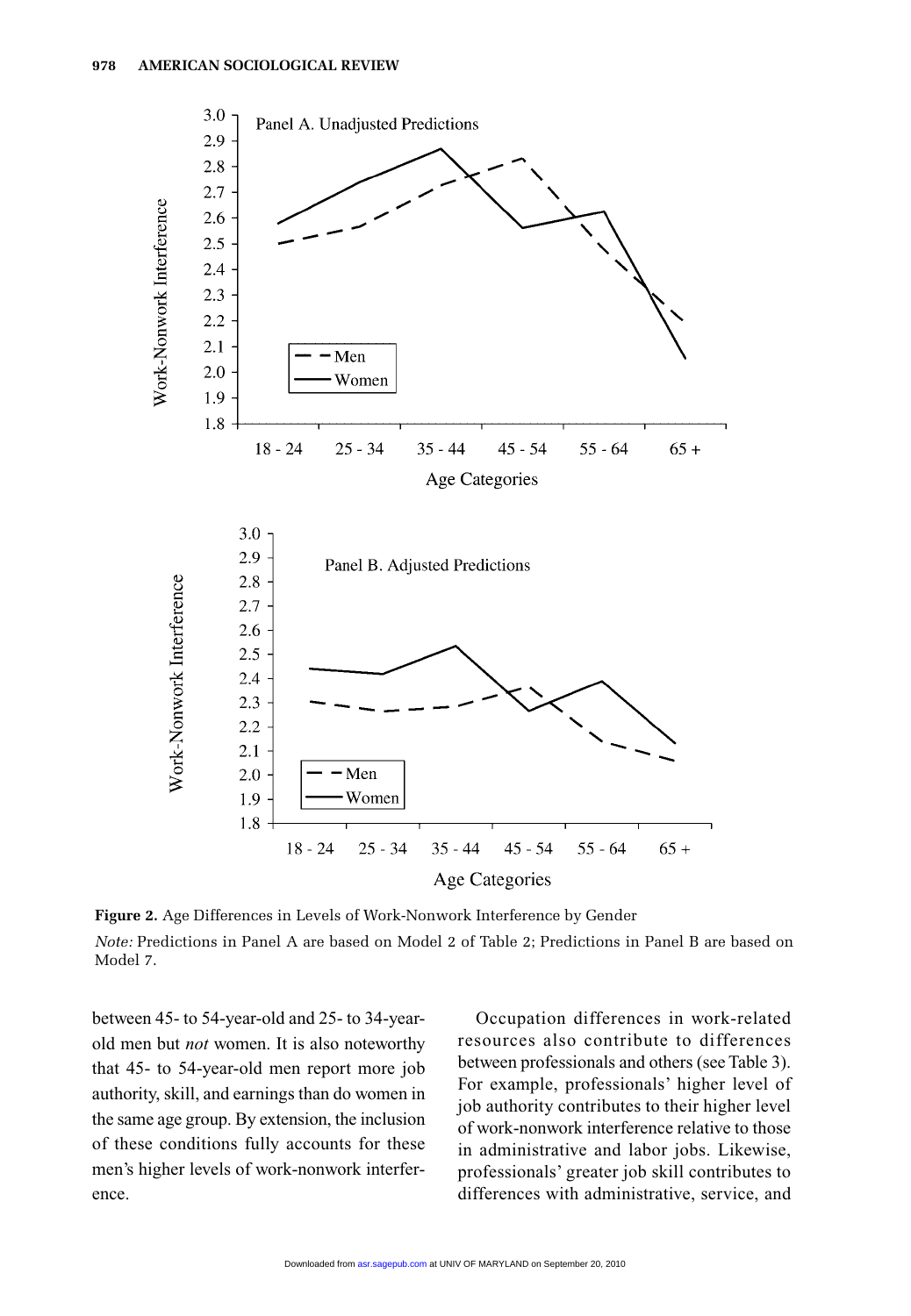|                                                                                                                                                                              | Schedule<br>Control     | Pace of Work<br>Control | Authority<br>Job    | Autonomy<br>Job     | Decision-<br>Latitude<br>Making | Job<br>Skill | Support<br>Social   | Earnings<br>Personal     |
|------------------------------------------------------------------------------------------------------------------------------------------------------------------------------|-------------------------|-------------------------|---------------------|---------------------|---------------------------------|--------------|---------------------|--------------------------|
| Age and Gender Variations                                                                                                                                                    |                         |                         |                     |                     |                                 |              |                     |                          |
|                                                                                                                                                                              |                         | $\Xi$                   | $-33$               | $\ddot{\mathrm{c}}$ | $-0.9$                          | $-1.40***$   | $\sim$              | $-28.15***$              |
| Age 18 to 24 <sup>a</sup><br>Age 25 to 34 <sup>a</sup>                                                                                                                       | $-32$<br>$-36$<br>$-12$ |                         | $-.67***$           | $-22*$              | $-0.9$                          | $-.68***$    | $\sim$              | $-20.52***$              |
| Age 35 to 44 <sup>a</sup>                                                                                                                                                    |                         |                         | $-19$               | $-08$               | $-0.08$                         | $-.54***$    | $-0.1$              | $-3.56$                  |
| Age 55 to 64 <sup>a</sup>                                                                                                                                                    |                         | 8888                    | $-13$               | $-0.5$              | ō                               | $-23$        |                     | 10.65                    |
| Age 65 and Older <sup>a</sup>                                                                                                                                                | $.78*$                  |                         | $\ddot{31}$         | $.38**$             | $-0.5$                          | $-.58*$      | $-11$<br>$-37*$     | 7.25                     |
| Women                                                                                                                                                                        | 41***                   | $-54$                   | $-.37***$           | $-10$               | $-06$                           | $-96***$     | $-02$               | $-15.93***$              |
|                                                                                                                                                                              |                         |                         | $-0.4$              |                     |                                 |              |                     | 8.86                     |
|                                                                                                                                                                              |                         |                         | $.50*$              |                     |                                 |              |                     | 6.16                     |
|                                                                                                                                                                              |                         |                         | $-0.4$              |                     |                                 |              |                     | $-8.01$                  |
| Age 18 to 24 $\times$ Women <sup>a</sup><br>Age 25 to 34 $\times$ Women <sup>a</sup><br>Age 35 to 44 $\times$ Women <sup>a</sup><br>Age 55 to 64 $\times$ Women <sup>a</sup> |                         |                         | $-02$               |                     |                                 |              |                     | $-13.50$                 |
| Age 65 and Older $\times$ Women <sup>a</sup>                                                                                                                                 |                         |                         | $-84*$              |                     |                                 |              |                     | $-22.72*$                |
| Race/Ethnicity                                                                                                                                                               |                         |                         |                     |                     |                                 |              |                     |                          |
| $\mathbf{Black}^\mathsf{b}$                                                                                                                                                  | $\overline{0}$          | $-0.5$                  | $08$                | $\ddot{\mathrm{c}}$ | $-10$                           | $-40$        | $\overline{a}$      | $-3.75*$                 |
| Hispanic <sup>b</sup>                                                                                                                                                        | 08                      | $-10$                   | $\overline{5}$      | $-0.0$              | $-17*$                          | $-22$        | $-13$               | $-2.11$                  |
| $\mathrm{Asian}^{\mathrm{b}}$                                                                                                                                                | 27                      | $-21$                   | 60                  | $\ddot{c}$          | $-10$                           | $-51$        | $-0.01$             | 6.29                     |
| $\ensuremath{\mathsf{Other}}^\ensuremath{\mathsf{b}}$                                                                                                                        | 35                      | $-0.9$                  | $-0.8$              | $\ddot{\circ}$      | $\ddot{\mathrm{c}}$             | $\ddot{5}$   | $-0$                | $-8.05$                  |
| Marital/Parental Statuses                                                                                                                                                    |                         |                         |                     |                     |                                 |              |                     |                          |
| Previously Married <sup>c</sup>                                                                                                                                              | $-22$                   | $-0.03$                 | $\ddot{\mathrm{S}}$ | 류                   | $-0.8$                          | $-0.5$       | $-16$               | $1.50\,$                 |
| Never Married <sup>c</sup>                                                                                                                                                   | .08                     | $-13*$                  | $-15$               | $-12$               | $-0$                            | $-27$        | $-19$               | $-4.61$                  |
| Children Age 0 to 6 in Household <sup>d</sup>                                                                                                                                | $.28*$                  | $-04$                   | $\overline{60}$     | $-03$               | $.07*$                          | $.24*$       | $\ddot{\mathrm{e}}$ | 2.91                     |
| Children Age 7 to 12 in Household <sup>d</sup>                                                                                                                               | $-0.01$                 | $.07*$                  | $\mathbf{S}$        | $\ddot{\mathrm{c}}$ | $\overline{5}$ , $\overline{6}$ | $\rm g$      | $\ddot{0}$          |                          |
| Children Age 13 to18 in Household <sup>d</sup>                                                                                                                               | $\overline{4}$          | $-0.5$                  | $\Xi$               | $\ddot{\mathrm{c}}$ |                                 | $-0.2$       | $-0.5$              | $\frac{41}{1.02}$        |
| Education                                                                                                                                                                    |                         |                         |                     |                     |                                 |              |                     |                          |
| Less than High School <sup>e</sup>                                                                                                                                           | $\overline{10}$         | $\overline{5}$          | $-0.7$              | Ξ                   | $\overline{0}$                  | $-29$        | $-09$               | $-8.41***$               |
| Some College <sup>e</sup>                                                                                                                                                    | 30                      | $\ddot{\mathrm{c}}$     | 03                  | Ś.                  | $.15***$                        | $51*$        | $\overline{10}$     | 3.41                     |
| College Degree <sup>e</sup>                                                                                                                                                  | $48**$                  | $-0.02$                 | $-0.02$             | $\rm S$             | $.20***$                        | .99***       | 08                  | $17.08***$               |
| Postgraduate Degree <sup>e</sup>                                                                                                                                             | .25                     | $-03$                   | $-17$               | $-03$               | $.18***$                        | $1.78***$    | $\ddot{15}$         | 20.90***                 |
|                                                                                                                                                                              |                         |                         |                     |                     |                                 |              |                     | (continued on next page) |

**WHEN WORK INTERFERES WITH LIFE—–979**

Table 3. The Social Distribution of Work-Related Resources **Table 3.** The Social Distribution of Work-Related Resources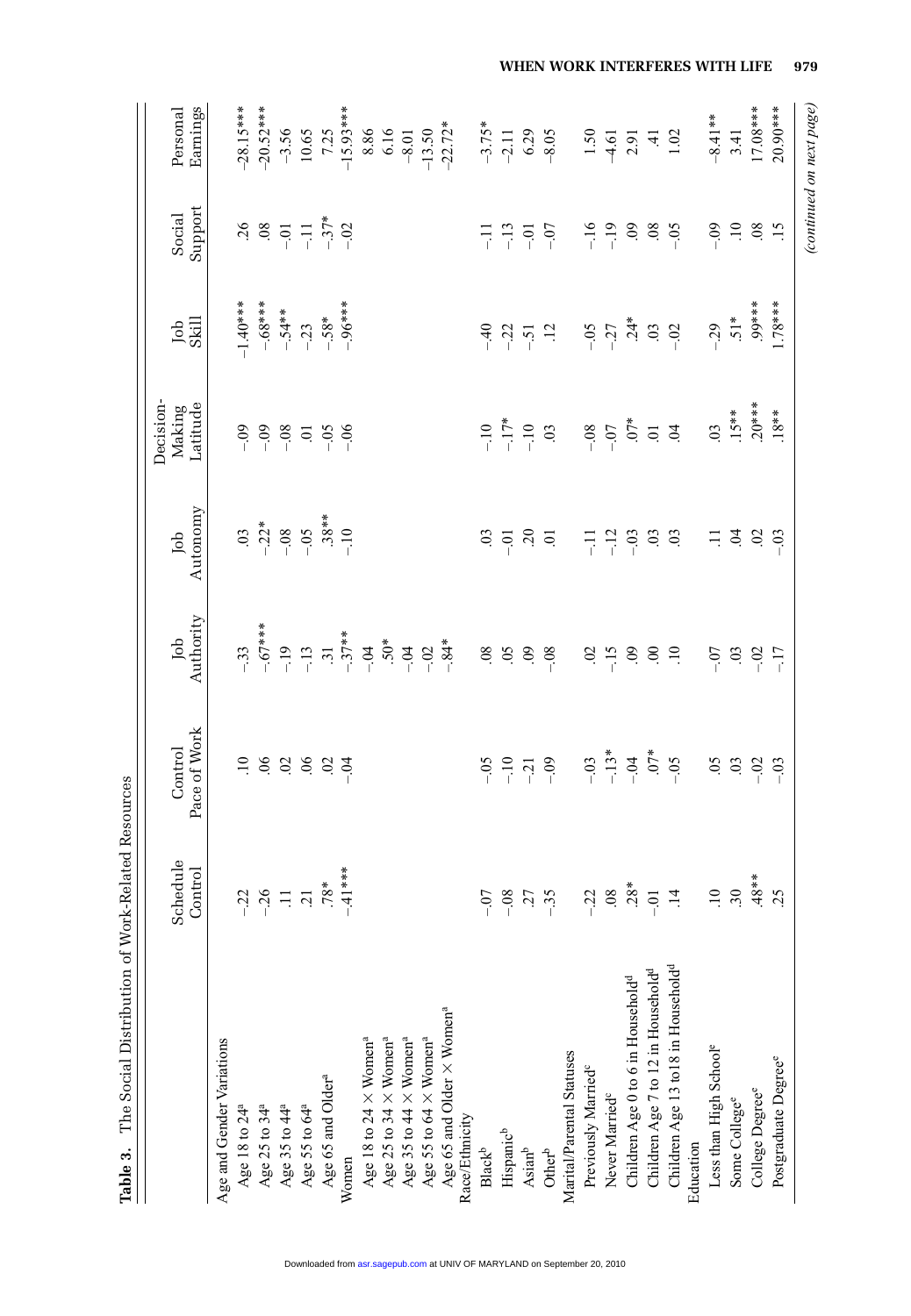| į        |
|----------|
|          |
|          |
|          |
|          |
|          |
|          |
|          |
|          |
|          |
|          |
| ¢        |
|          |
|          |
|          |
|          |
|          |
|          |
|          |
|          |
| 5        |
|          |
| $\vdots$ |

|                                                                                                                                                                                                                                       | Schedule<br>Control | Pace of Work<br>Control | Authority<br>Job | Autonomy<br>Job | becision-<br>atitude<br>Making | da<br>Skill | Support<br>Social | Earnings<br>Personal |
|---------------------------------------------------------------------------------------------------------------------------------------------------------------------------------------------------------------------------------------|---------------------|-------------------------|------------------|-----------------|--------------------------------|-------------|-------------------|----------------------|
| <b>Compation</b>                                                                                                                                                                                                                      |                     |                         |                  |                 |                                |             |                   |                      |
| Administrative <sup>f</sup>                                                                                                                                                                                                           | ****<br>$-68$       |                         | $-60***$         | $-.19***$       | $-26***$                       | $-1.31***$  |                   | $-5.33$              |
| Service <sup>f</sup>                                                                                                                                                                                                                  | ****<br>$-1.09$     | $\frac{8}{1}$           | $-57***$         | $-10$           | $-34***$                       | $-1.76***$  | $-12$             | 17.97****            |
| $\mathbf{Craft}^{\mathrm{f}}$                                                                                                                                                                                                         | $* *$<br>-82        | ミー                      | $-39*$           | $-21$           | $-0.03$                        | $-2.05***$  | $-0$              | $-9.56*$             |
| Label <sup>f</sup>                                                                                                                                                                                                                    | 7****               | $-0$                    | $-81***$         | $-06$           | $-34***$                       |             | $-33*$<br>3.28    | $-13.33***$<br>58.79 |
| Constant                                                                                                                                                                                                                              |                     | 3.78                    | 0 <sup>1</sup>   | 2.77            | .74                            | 2.96        |                   |                      |
| p2                                                                                                                                                                                                                                    | Š                   | S                       |                  | S.              |                                | $\ddot{30}$ | $\ddot{q}$        | 24                   |
| Note: Unstandardized regression coefficients shown in table (standard errors are available on request). All analyses are based on OLS regression models except those for schedule<br>control (which use ordered logistic regression). |                     |                         |                  |                 |                                |             |                   |                      |
| <sup>a</sup> Compared with age 45 to 54.                                                                                                                                                                                              |                     |                         |                  |                 |                                |             |                   |                      |

<sup>c</sup> Compared with married. Compared with married. <sup>o</sup> Compared with White. b Compared with White.

<sup>d</sup> Compared with no children in the household. Compared with no children in the household.

Compared with high school degree. Compared with high school degree.

 $p < .05$ ; \*\*  $p < .01$ ; \*\*\*  $p < .001$  (two-tailed test) Compared with professionals. Compared with professionals.

 $p < .05;$  \*\*  $p < .01;$  \*\*\*  $p < .001$  (two-tailed test).

labor jobs. Finally, professionals' higher earnings contribute to their elevated exposure to work-nonwork interference compared with those in service jobs. Comparing Models 4 and 5 in Table 2, these statistically significant mediating patterns provide further evidence to support the stress of higher status hypothesis: professionals tend to occupy jobs with greater resources that, in turn, are associated with higher levels of work-nonwork interference.

## *WORK-RELATED DEMANDS*

In Model 6, each of the following work conditions is associated with higher levels of work-nonwork interference: conflict, noxiousness, insecurity, boring work, pressure, and long hours. These patterns are consistent with the demand hypothesis. With respect to age differences, comparing Models 4 and 6, these adjustments reduce the differences between 45- to 54-yearold men and the other age groups (with the exception of 55- to 64-year-olds) to nonsignificance. Separate analyses (not shown) that examine the influence of each demand individually indicate that only interpersonal conflict has a statistically significant mediating influence on the difference between 45- to 54-year-old and 55- to 64-year-old men. This is because the former report more conflict than do men in the older group (see Table 4). Similarly, 45- to 54-year-old men report more job pressure than do the 65 and older group, longer hours than the 25- to 34-year-olds, and more job insecurity than those younger than 25. All of these patterns significantly contribute to the respective age group differences in interference. For example, greater job insecurity among the 45- to 54-year-old group accounts for their higher level of interference than that seen in 18- to 24-year-old men.

The inclusion of work-related demands in Model 6 has little influence on the gender differences in the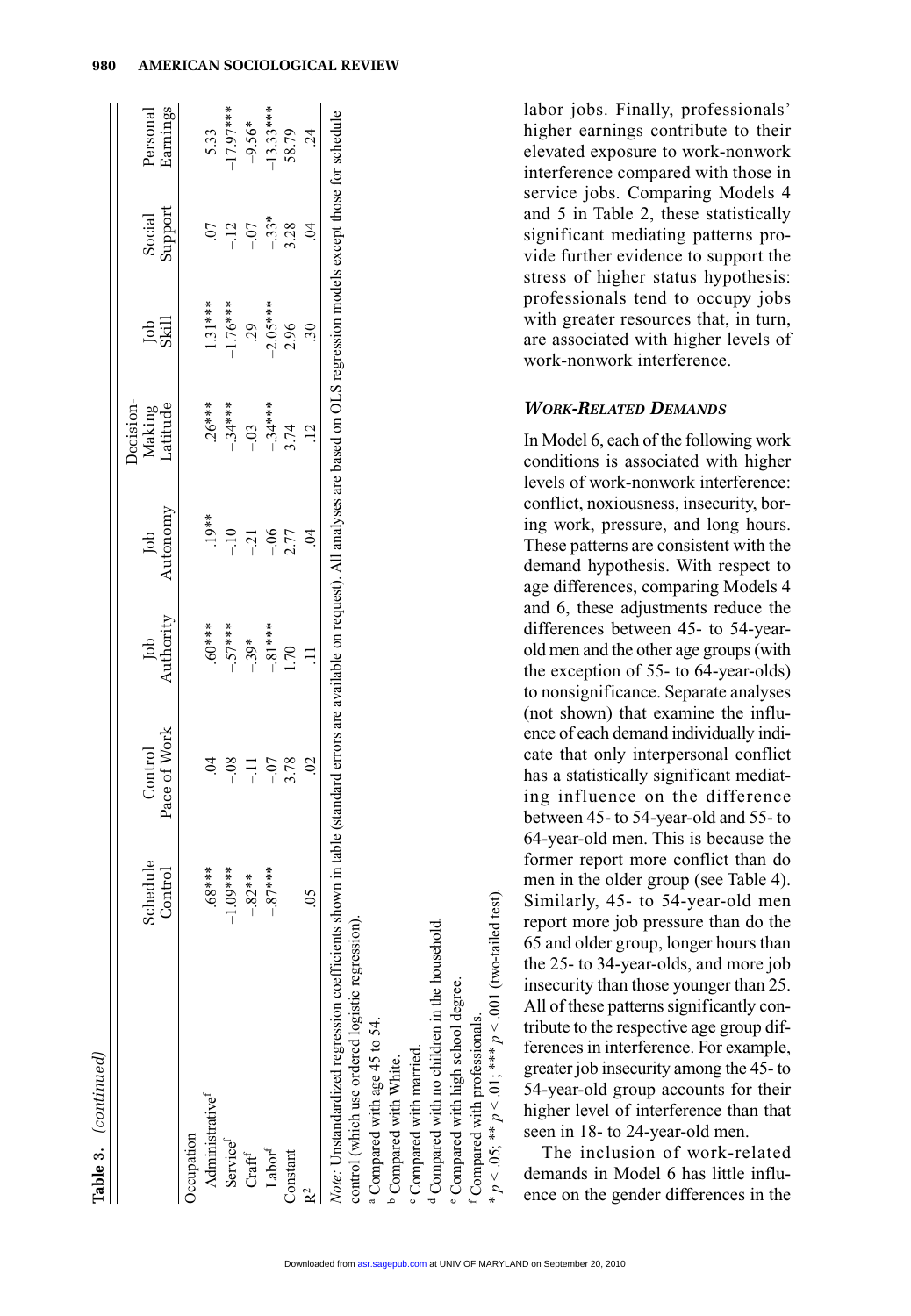| The Social Distribution of Work-Related Demands<br>Table 4.                                                                                                                  |                           |                    |                           |                  |                 |                           |
|------------------------------------------------------------------------------------------------------------------------------------------------------------------------------|---------------------------|--------------------|---------------------------|------------------|-----------------|---------------------------|
|                                                                                                                                                                              | Interpersonal<br>Conflict | Noxiousness<br>Job | Insecurity<br>Job         | Boring<br>Work   | Pressure<br>Job | Work Hours<br>Long        |
| Age and Gender Variations                                                                                                                                                    |                           |                    |                           |                  |                 |                           |
| Age 18 to 24 <sup>a</sup>                                                                                                                                                    | $\sim 0$                  | $-06$              | $-24***$                  | 22               | $-0.6$          |                           |
|                                                                                                                                                                              | $-23$                     | $90.$              | $-0.3$                    | $.30***$         | $-0.4$          | $-23$<br>$-59**$          |
| Age 25 to 34 <sup>a</sup><br>Age 35 to 44 <sup>a</sup>                                                                                                                       | $-0.8$                    | $\mathcal{S}$      | $\Xi$                     | $\overline{C}$   | $\mathfrak{S}$  | $-17$                     |
| Age 55 to 64 <sup>a</sup>                                                                                                                                                    | $-.88***$                 | $-.16*$            | $\mathcal{S}$             | $-19*$           | $-14$           | $-39$                     |
| Age 65 and Older <sup>a</sup>                                                                                                                                                | $-1.90***$                | $-50***$           | $-15***$                  | $-27$            | $-59***$        | $-1.44***$                |
| Women                                                                                                                                                                        | $-24$                     | 06                 | $\overline{0}$            |                  | $-0.1$          | $-84***$                  |
| Age 18 to 24 $\times$ Women <sup>a</sup><br>Age 25 to 34 $\times$ Women <sup>a</sup><br>Age 35 to 44 $\times$ Women <sup>a</sup><br>Age 55 to 64 $\times$ Women <sup>a</sup> | $-15$                     |                    |                           |                  |                 |                           |
|                                                                                                                                                                              |                           |                    |                           |                  |                 |                           |
|                                                                                                                                                                              | $67$<br>$24$              |                    |                           |                  |                 |                           |
|                                                                                                                                                                              | $.66*$                    |                    |                           |                  |                 |                           |
| Age 65 and Older $\times$ Women <sup>a</sup> Race/Ethnicity                                                                                                                  | $.80*$                    |                    |                           |                  |                 |                           |
|                                                                                                                                                                              |                           |                    |                           |                  |                 |                           |
| $\mathbf{Black}^\mathsf{b}$                                                                                                                                                  | $-15$                     | $-16$              | $\ddot{q}$                | $-0$             | $\mathcal{S}$   | 듀                         |
| Hispanic <sup>b</sup>                                                                                                                                                        | $-33$                     | $-10$              | $-0.4$                    | $-0.3$           | $\ddot{\circ}$  | $\ddot{37}$               |
| $\mathrm{Asian}^{\mathrm{b}}$                                                                                                                                                | $-64*$                    | $-0.1$             | $-0.6$                    | $-10$            | $-0.5$          | $-35$                     |
| $\ensuremath{\mathsf{Other}}^\ensuremath{\mathsf{b}}$                                                                                                                        | $-48$                     | $-0.8$             | $-04$                     | $.51***$         | $-04$           | $-82$                     |
| Marital/Parental Statuses                                                                                                                                                    |                           |                    |                           |                  |                 |                           |
| Previously Married <sup>c</sup>                                                                                                                                              | $.33*$                    | $\mathcal{S}_{i}$  | $\Xi$                     | $\ddot{=}$       | $\Xi$           | $\infty$                  |
| Never Married <sup>c</sup>                                                                                                                                                   | $\overline{17}$           | $-0$               | $.16**$                   | $18*$            | $-12$           | $-50*$                    |
| Children age 0 to 6 in Household <sup>d</sup>                                                                                                                                | $-0.3$                    | $-0.6$             | $-0.2$                    | $-0.5$           | $\ddot{9}$      | $-0.09$                   |
| Children age 7 to 12 in Household <sup>d</sup>                                                                                                                               | $-30**$                   | $-02$              | $-0.02$                   | $-0$             | $-0.5$          | $-0$                      |
| Children age 13 to 18 in Household <sup>d</sup>                                                                                                                              | $-0.5$                    | $-0.3$             | $-0$                      | $-03$            | $\mathcal{S}$   | $-0.6$                    |
| Education                                                                                                                                                                    |                           |                    |                           |                  |                 |                           |
| Less than High School <sup>e</sup>                                                                                                                                           | $\overline{0}$            | $\ddot{=}$         | $\ddot{0}$                | $-13$            | $\overline{0}$  |                           |
| Some College <sup>e</sup>                                                                                                                                                    | $\sim 0$                  | $-07$              | $\Xi$                     | $\overline{\Xi}$ | $\overline{0}$  | $-59$<br>$-12$            |
| College Degree <sup>e</sup>                                                                                                                                                  | $\Xi$                     | $-24***$           | $\widetilde{\mathcal{S}}$ | $-.28**$         | $\ddot{q}$      | ā                         |
| Postgraduate Degree <sup>e</sup>                                                                                                                                             | $-23$                     | $-36***$           | $-06$                     | $-31**$          | $\overline{5}$  | $\widetilde{\mathcal{S}}$ |
| Occupation                                                                                                                                                                   |                           |                    |                           |                  |                 |                           |
| Administrative <sup>f</sup>                                                                                                                                                  | $-20$                     | $-0.9$             | $\ddot{\mathrm{c}}$       | $.25**$          | $-16**$         | $-.59***$                 |
|                                                                                                                                                                              |                           |                    |                           |                  |                 | (continued on next page)  |

**WHEN WORK INTERFERES WITH LIFE—–981**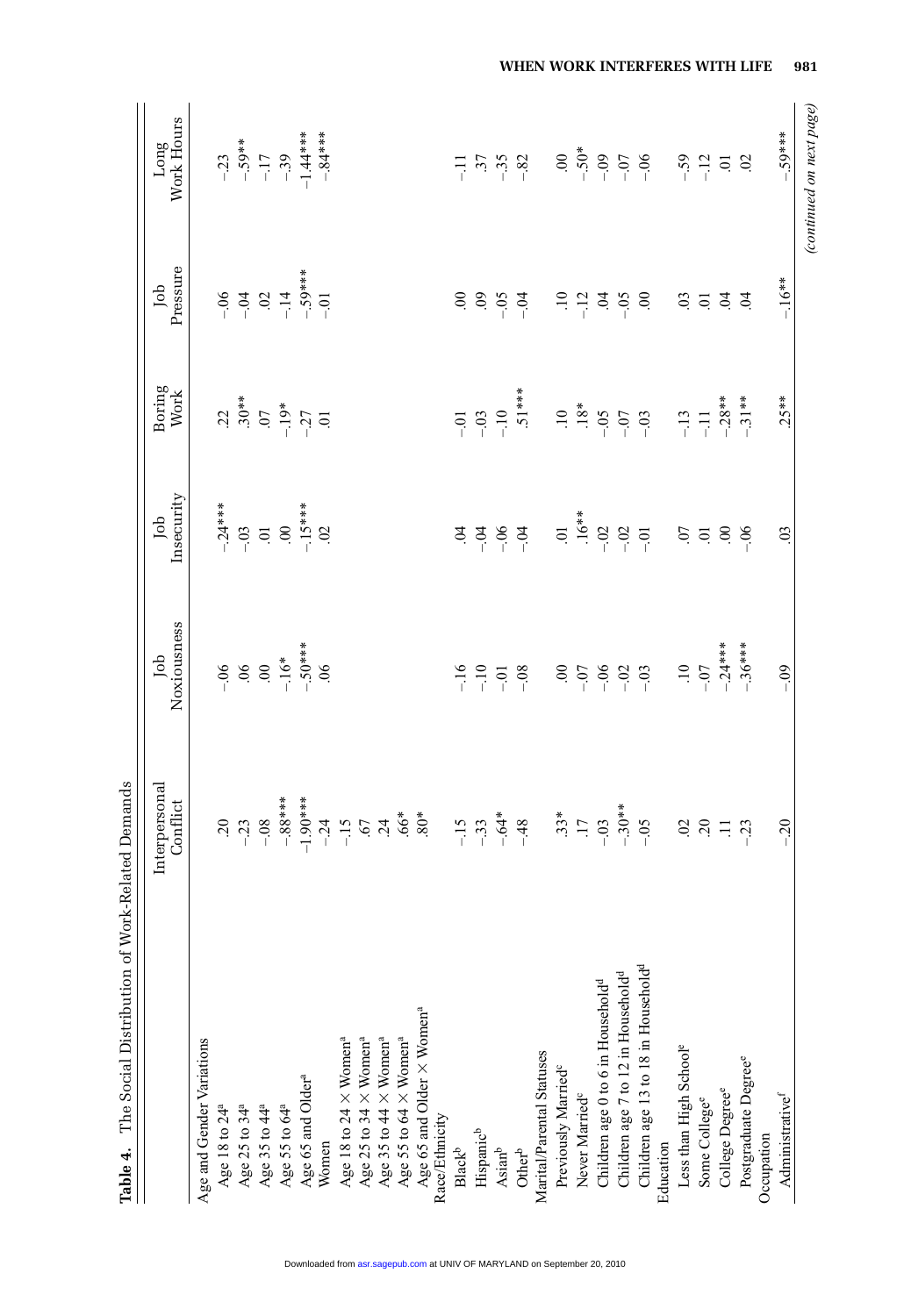| <b>ARAARA</b> |
|---------------|
|               |
|               |
|               |
|               |
|               |
|               |
|               |
|               |
| i<br>⊲        |
|               |
|               |
|               |
|               |
|               |
|               |
|               |
|               |
|               |

|                                        | terpersona                                                                                                                                                                         | ppl            | Ĵо         | soring | Job      |                    |
|----------------------------------------|------------------------------------------------------------------------------------------------------------------------------------------------------------------------------------|----------------|------------|--------|----------|--------------------|
|                                        | Conflict                                                                                                                                                                           | Noxiousness    | Insecurity | Work   | Pressure | Long<br>Work Hours |
| Service <sup>f</sup>                   |                                                                                                                                                                                    |                |            |        | $-27***$ | $-79**$            |
| $Craft$ <sup>f</sup>                   |                                                                                                                                                                                    | 95****         | ្ដែ        |        |          | $-47$              |
| $\operatorname{Labor}^{\mathrm{f}}$    | $-24$                                                                                                                                                                              | $87***$        | $13*$      | $29*$  |          |                    |
| Constant                               | 2.60                                                                                                                                                                               | 2.54           |            | 2.32   |          | 2.83               |
|                                        | $\frac{8}{2}$                                                                                                                                                                      | $\frac{8}{28}$ |            |        |          |                    |
| hours (which use logistic regression). | Vote: Unstandardized regression coefficients shown in table (standard errors are available on request). All analyses are based on OLS regression models except those for long work |                |            |        |          |                    |
| Compared with age 45 to 54.            |                                                                                                                                                                                    |                |            |        |          |                    |

association between age and interference. However, two noteworthy patterns emerge. First, 45- to 54-year-old men report more interpersonal conflict than do 55- to 64 year-old men, which, in turn, contributes to their elevated levels of interference. By contrast, women in both of these age groups share similar levels of conflict. Moreover, these age differences in conflict are statistically different for women and men (see Table 4). This age-by-gender difference in conflict partially accounts for why levels of interference differ between 45- to 54-yearold and 55- to 64-year-old men, but not for women in those same age groups. The second noteworthy pattern involves 45- to 54 year-old men, who are more likely than women in the same age group to work long hours. By extension, the inclusion of hours in Model 6 fully explains why men in this age group report more interference than do women of the same age. Overall, although work-related demands contribute slightly to gender differences in the association between age and interference (comparing Models 4 and 6), all of the age comparisons remain significant except for the 18 to 24-year-old group.

Unlike our observations for resources, the inclusion of demands has a different influence on the distribution of work-nonwork interference across occupations. First, compared with professionals, workers in labor and craft occupations report more job noxiousness, boring work, and job insecurity (see Table 4). Comparing differences across Models 4 and 6, these patterns suppress professionals'otherwise higher levels of interference. By contrast, relative to those in administrative and sales occupations, professionals tend to report more job pressures and longer hours; these conditions contribute to professionals' higher levels of work-nonwork interference.

# *TESTING FOR INTERACTION EFFECTS: RESOURCES X DEMANDS*

Model 7 of Table 2 shows the results for the full model with all of the work-related resources and demands. Overall, age patterns in resources and demands contribute to more of the total association between

 $p < .05;$  \*\*  $p < .01;$  \*\*\*  $p < .001$  (two-tailed test).

< .05; \*\*  $p$  < .01; \*\*\*  $p$  < .001 (two-tailed test).

b Compared with White. Compared with married. Compared with married.

<sup>b</sup> Compared with White.

<sup>d</sup> Compared with no children in the household. Compared with no children in the household. <sup>2</sup> Compared with high school degree. Compared with high school degree. Compared with professionals. Compared with professionals.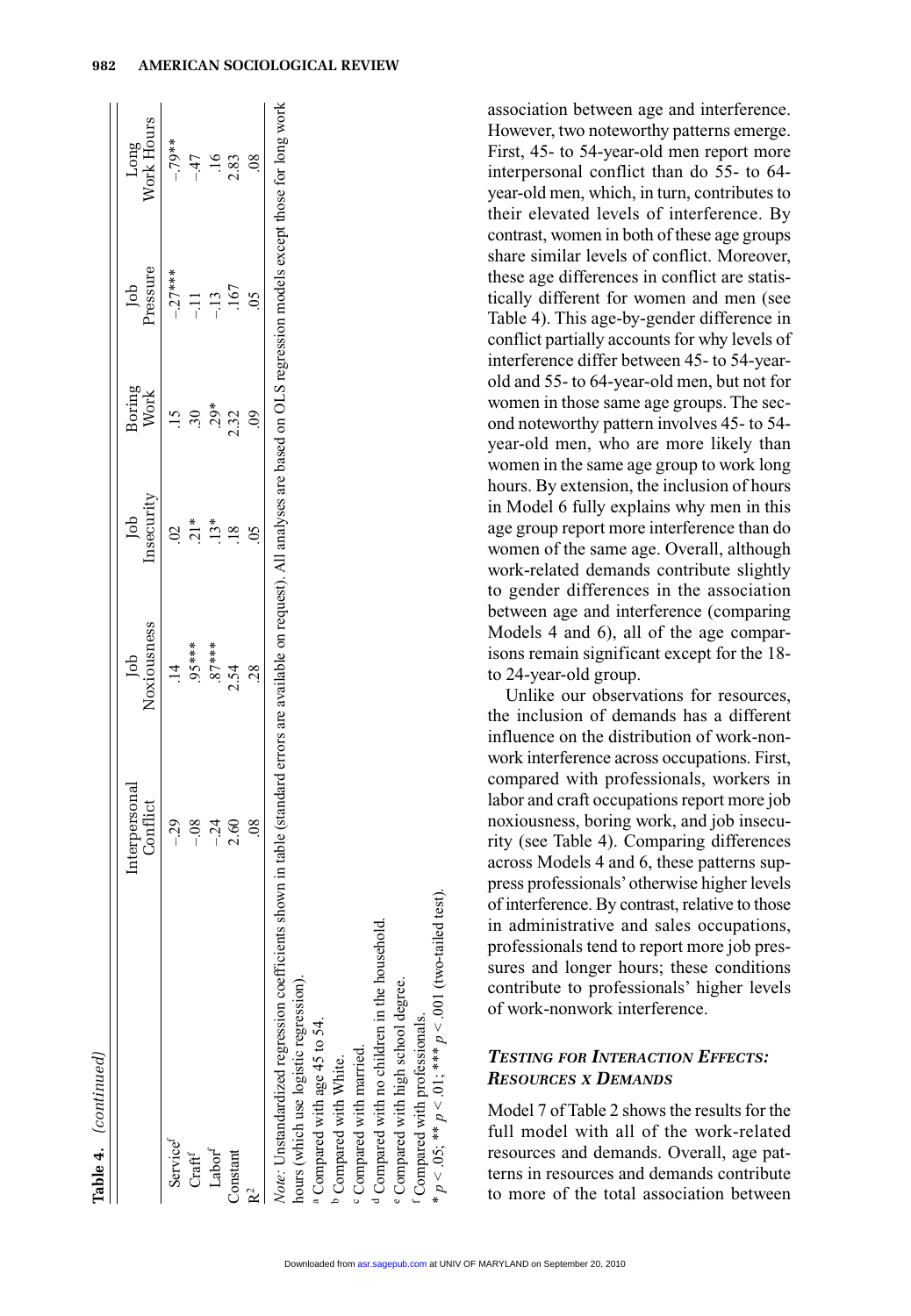age and work-nonwork interference among men than among women. Panel B of Figure 2 illustrates the predicted levels of interference across age for men and women after we adjust for these conditions. In addition, Model 7 shows support for two of the most theoretically prominent interactions between resources and demands. First, the positive association between job pressure and interference is weaker among individuals who control the pace of their work (see Figure 3). Although this pattern is consistent with the resource hypothesis, the interaction between long hours and schedule control presents contrary evidence. Specifically, individuals who work long hours report a higher level of interference than do those working fewer hours; however, this association is stronger among individuals with some or full schedule control (see Figure 4). As we will discuss below, this pattern is more consistent with the stress of higher status hypothesis.

#### **DISCUSSION**

Consistent with other major population surveys, our observations confirm that a high percentage of employed men and women report that work interferes with nonwork life. Indeed, over 70 percent of women and men report at least some exposure to work-nonwork interference. Three main contributions emerge from our study: (1) we document the social distribution of work-nonwork interference across core statuses and dimensions of stratification; (2) we develop a conceptual framework that specifies the influence of a comprehensive set of work resources and demands on interference and their contributions to its social distribution; and (3) we advance the stress of higher status perspective to understand the paradoxical influence of some work conditions on work-nonwork interference.



**Figure 3.** Job Pressure and Work-Nonwork Interference by Level of Control over the Pace of Work *Note:* Predicted values are derived from Model 7 of Table 2. The line for "low control" represents individuals who never have control over the speed of their own work; the line for "high control" represents individuals who frequently have control over the speed of their own work.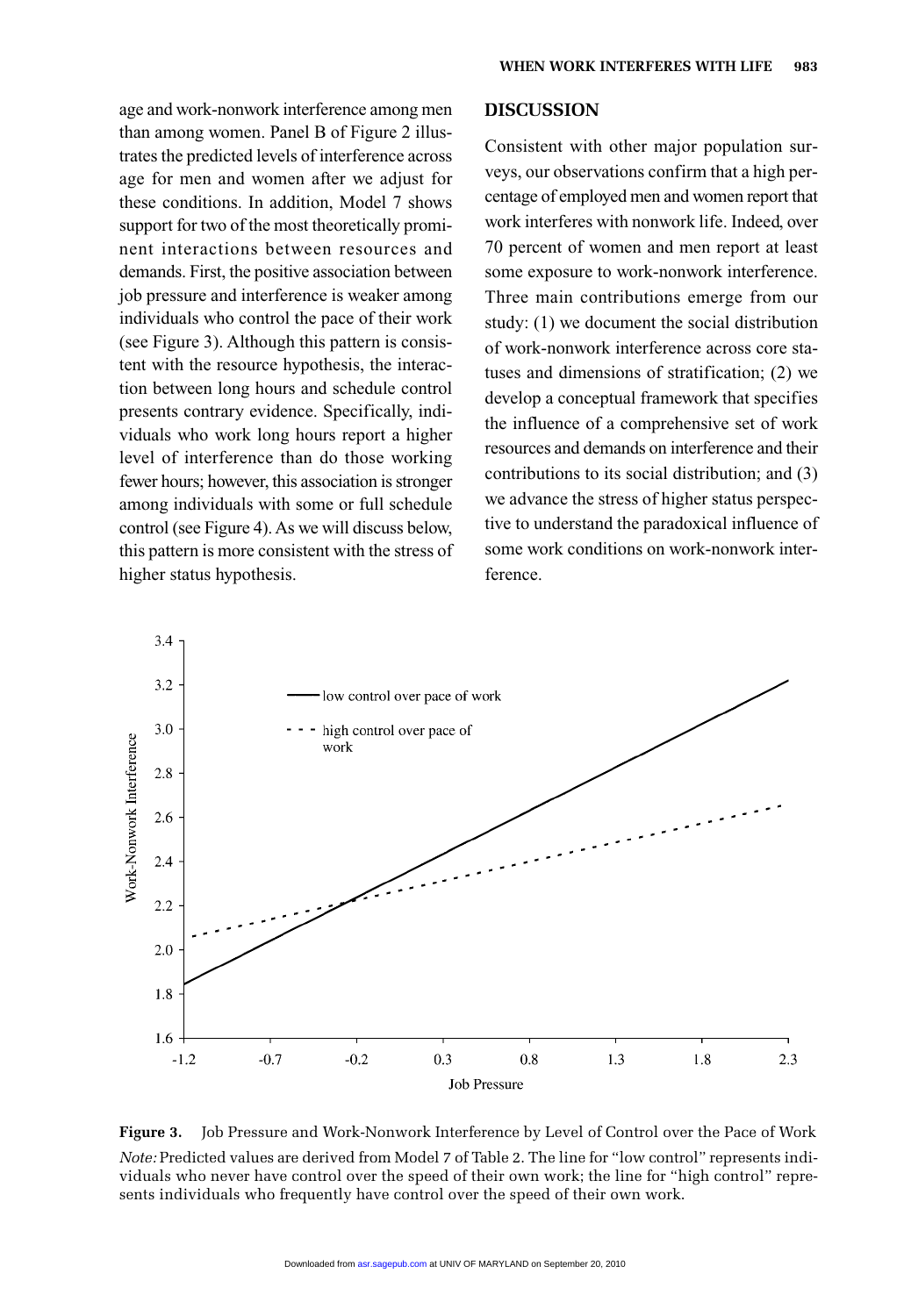

**Figure 4.** Long Work Hours and Work-Nonwork Interference by Level of Schedule Control *Note:* Predicted values are derived from Model 7 of Table 2. The following represent the numbers of cases in each cell: fewer than 50 hours per week and no schedule control  $(N = 674)$ , some schedule control ( $N = 398$ ), full schedule control ( $N = 242$ ); 50 hours or more per week and no schedule control (N = 171), some schedule control (N = 163), full schedule control (N = 152).

# *THE SOCIAL DISTRIBUTION OF WORK-NONWORK INTERFERENCE*

The observations regarding age extend prior research by describing a nonlinear and gendercontingent association with work-nonwork interference. Average levels of interference rise and peak among men in the 45- to 54-year-old age group and then decline in the later years. By contrast, average levels rise and peak among women in the 35- to 44-year-old age group and then fall in later adulthood. Different resources and demands contribute to these age patterns for men and women. Men in the 45- to 54-year-old group report more interference than do younger men because of their greater job authority, skill level, and earnings. By contrast, their exposure to more interpersonal conflict and job pressure partially explains their elevated levels of interference compared with older men. Among women, we initially observe age differences with the 45- to 54-year-olds in two groups, 35 to 45 and 65 and older. The higher level of interference among 35- to 45-year-old women remains significant net of all other conditions. Women in the oldest group report less interpersonal conflict and job pressure—conditions

that explain why they report less interference relative to 45- to 54-year-old women. More importantly, age group differences in interference vary by gender and most of these gender contingencies remain even after accounting for work-related resources and demands. These observations extend prior research by underscoring that age patterns in resources and demands contribute in different ways to the association between age and work-nonwork interference, and that these patterns differ for men and women.

We acknowledge that other possibilities might challenge the work-related explanations for age patterns, notably cohort differences and selection bias. Age differences may represent life span or cohort effects. Gender, work, and family roles changed a great deal from 1955 (when the oldest respondents in our sample were about 20) to 2005 (when the youngest were about 20). Women experienced many more of these changes, which may affect our estimates. For example, older women and men in our sample tend to be more different in education and occupation than are their younger peers. Although definitive statements about aging processes are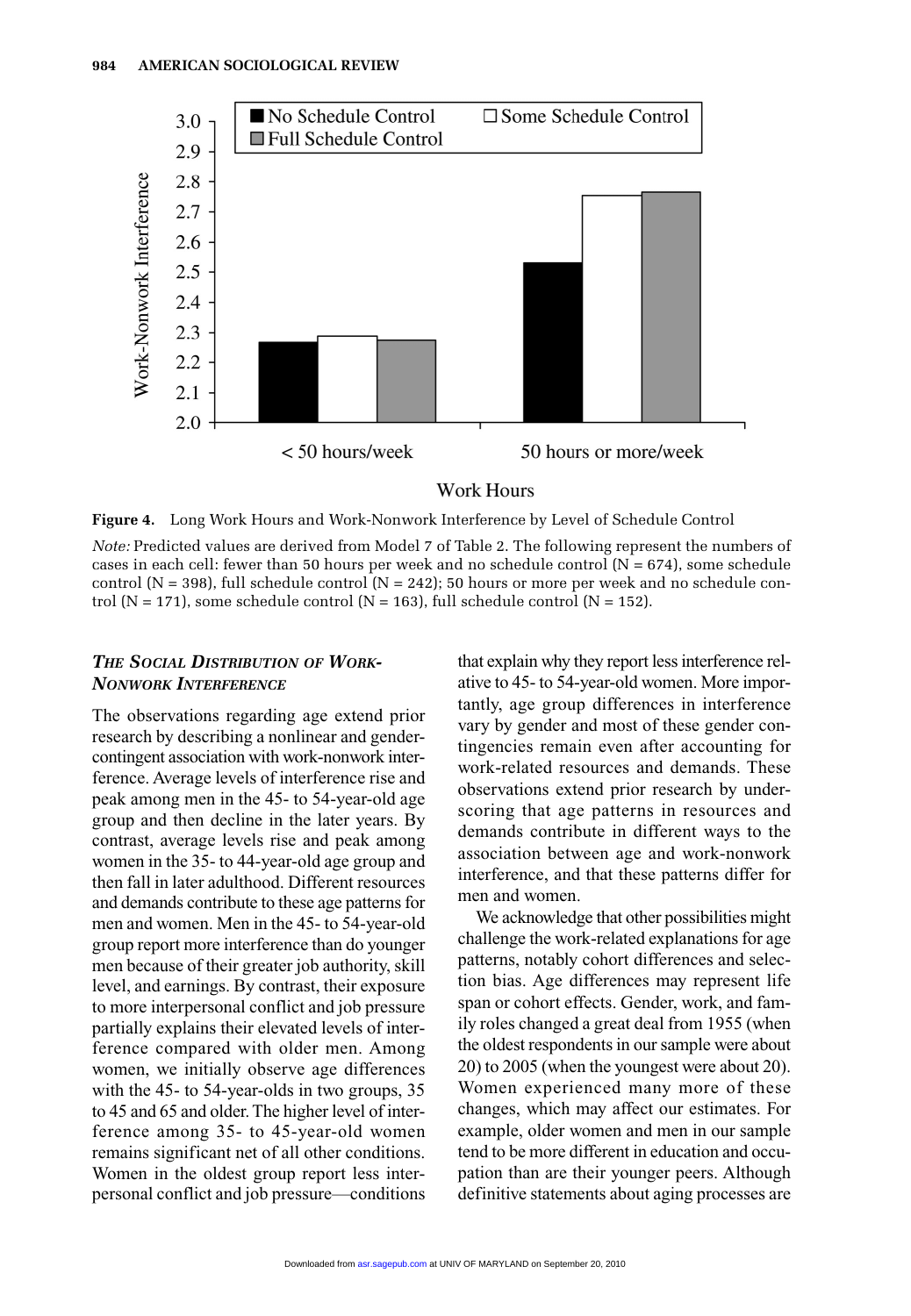often problematic with cross-sectional data, we do account for age variations by considering that men in mid- to late-adulthood report higher levels of work conditions that elevate worknonwork interference. Among men, therefore, life span and aging effects are more likely to be operating. For women, however, cohort effects are probably more influential because young women today do not exhibit the same patterns as the middle-aged or older women in our sample. That levels of interference peak earlier for women than for men supports this idea. Younger cohorts of women may increasingly report more interference in mid- to late-adulthood—like men of this age—as their work conditions become more like men's and their commitment to higher status jobs increases. Longitudinal data can better address these issues.

Selection bias is another challenge, especially with respect to gender. Women and men differentially select to specialize in work and family roles and make tradeoffs accordingly (Jacobs and Gerson 2004). Given workplace policies, conditions inhospitable to raising young children, and a culture of intensive motherhood (Hays 1996), combining full-time employment with raising young children may be problematic for women, particularly those in higher status positions (Blair-Loy 2003; Hochschild 1989). Mothers, more so than fathers, may experience role conflicts and adjust by reducing their hours of paid work or dropping out of the labor force completely (Milkie and Peltola 1999). Although we control for the presence of children of different ages in the household, this does not completely rule out selection concerns. For example, a sizable minority of women, particularly mothers of preschoolers, are not in the labor force (Bianchi, Robinson, and Milkie 2006). Some of these women likely selected out because of worknonwork interference. Moreover, women may be more likely than men to select out of working long hours or other work conditions that generate work-nonwork interference (Moen and Roehling 2005). Some evidence shows that women reduce work hours upon becoming parents so as to preempt expected work interference (Bianchi et al. 2006; Blair-Loy 2003). If women stayed in the labor force at the same rates as men, the age differences in interference might be more similar, but within age-group gender differences might be even greater—especially among younger groups because selection likely occurs more strongly for younger women.

The picture is further complicated by the possibility that men's increasing involvement in noneconomic household contributions may increase their experience of similar selection forces. Although women continue to spend more time on childcare and housework, men have generally increased their contributions and reduced the gap with women (Bianchi et al. 2006). Hill (2005) finds that working fathers experience a second shift in their contribution to noneconomic household activities when one considers their longer work hours. Moreover, Milkie and Peltola (1999) find that men and women have similar levels of success in balancing work and family. For men, but not women, the tradeoffs made between work and family life are associated with lower feelings of success. Likewise, women are increasingly gaining access to higher status work that, in turn, may shift allegiance to work and career (Hochschild 1997). Collectively, these trends may contribute to men's increasing share of noneconomic household duties (Bianchi et al. 2006) and explain why levels of work-family conflict increased from 1977 to 1997 among men and why highly involved fathers are more vulnerable to its effects (Stroh, Brett, and Reilly 1996; Winslow 2005).

Our other observations about the social distribution of work-nonwork interference extend previous research in several ways. First, higher levels of interference among Whites, the well educated, and professionals contradict the notion that individuals in more advantaged statuses should report less role stress. Moreover, higher levels of education and professional status contribute to Whites'higher level of interference relative to African Americans and Hispanics. Second, the well educated are more likely to hold professional jobs, which fully accounts for their higher level of interference. Third, we observe that professionals report more interference because they have more authority, skill, and earnings. These findings support the stress of higher status hypothesis in ways that illuminate the social distribution of work-nonwork interference and the reasons for these patterns.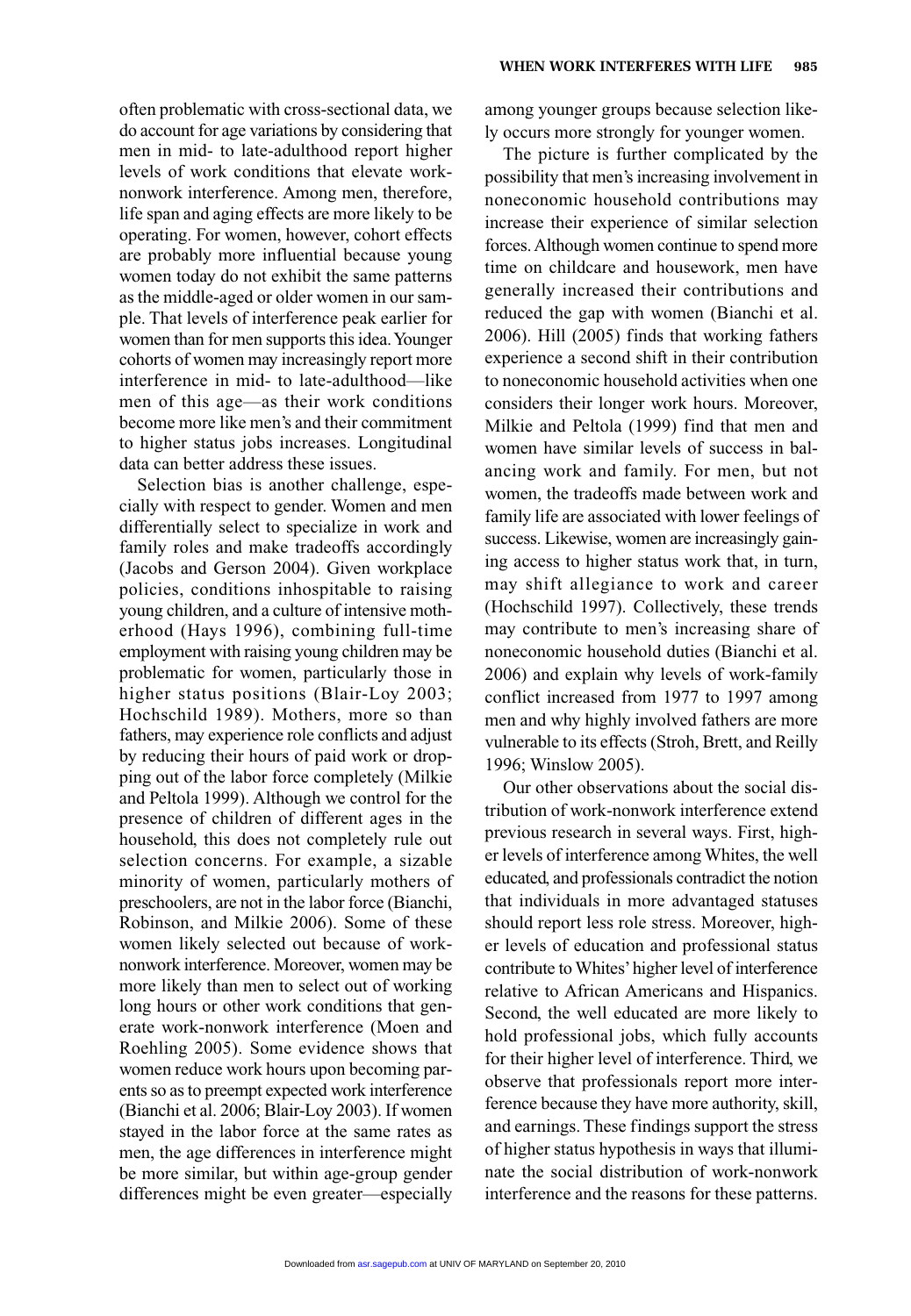## *THE RESOURCE, DEMAND, AND STRESS OF HIGHER STATUS HYPOTHESES*

Our analyses also examine the influence of work demands and resources on work-nonwork interference and its social distribution. As we described, some conditions that typically reflect demands should elevate exposure to interference. Findings for interpersonal conflict, job noxiousness and insecurity, boring work, pressure, and long hours are consistent with that prediction. By contrast, the resource hypothesis predicts that some conditions typically identified as resources should be associated with less interference. Findings for autonomy and social support concur with that prediction, but the bulk of our observations challenge it. First, workers with more authority, decision-making latitude, skill, and earnings report higher levels of interference. Second, the positive association between long hours and interference is stronger among individuals with more schedule control. Here, we introduce the stress of higher status hypothesis as one interpretation of these patterns. The hypothesis implies that some of these work conditions may increase border permeability. Unlike the strain elements of the demand hypothesis, however, the stress of higher status view integrates the notion that individuals with a strong commitment and emotional allegiance to work encounter more frequent role blurring that, in turn, increases work-nonwork interference.

Our findings encourage a more complex discussion about the meaning of resources and their interrelationships with demands in today's work culture. To date, an abundance of evidence reinforces the view of work as a "greedy institution" that exacts effort and energy from its workers (Coser 1974). Most of this research evolves from evidence that demonstrates how work has become even more "greedy," especially for individuals in high status positions (Blair-Loy 2003). Individuals in high status positions that reinforce the work devotion schema may maintain values about the workfamily interface that often favor the work role. For workers with an intense devotion to the job, who blur borders intentionally, these are not always stress-free arrangements. Thus, the stress of higher status view directly challenges the common assertion that individuals with more work-related resources attain work-home balance more easily. Cultural dictates about border permeability and the flexibility that goes with it for high status workers may transform some elements of work-related resources into demands—with deleterious implications for the work-nonwork interface.

The interaction between long work hours and schedule control further elaborates the stress of higher status view. If schedule control represents solely a resource that enhances work-life balance, then it should attenuate any positive association between long hours and work-nonwork interference. Yet it has the opposite influence. This finding connects with Clark's (2000) ideas about why employees continue to express frustration despite possessing greater flexibility. Although there is little doubt that schedule control is an indicator of flexible and high status work (Golden 2001; Jacobs and Gerson 2004; Voydanoff 2007), the influence of schedule control on the work-nonwork interface may be more complex, especially in the context of long work hours. Schedule control may be indicative of "work that never ends" and a devotion to work that responds to the demands of high status. Status maintenance and enhancement at work often include more demands, especially boundary-spanning demands. Moreover, some aspects of higher status work—such as more intensive problem solving—may enhance engagement and absorption processes that, in turn, increase one's difficulty separating from the duties and expectations of the work role (Bakker and Demerouti 2007; Bakker and Geurts 2004). These processes likely increase the permeability of work-nonwork borders in ways that entail greater interference across role domains.

Does work interfere with life? We find that a majority of individuals report that work interferes with their home and leisure life. This stressor, however, like so many others identified by the stress process model, is not equally distributed across social statuses. We document social patterns in work-nonwork interference and the relevance of work-related resources and demands for exposure to interference and its social distribution. Although individuals derive numerous benefits from higher status work, this work may also increase the permeability in the work-nonwork border that has consequences for role stress. Our findings refine our understanding of the ways that the structural arrangements of individuals'lives influence role-related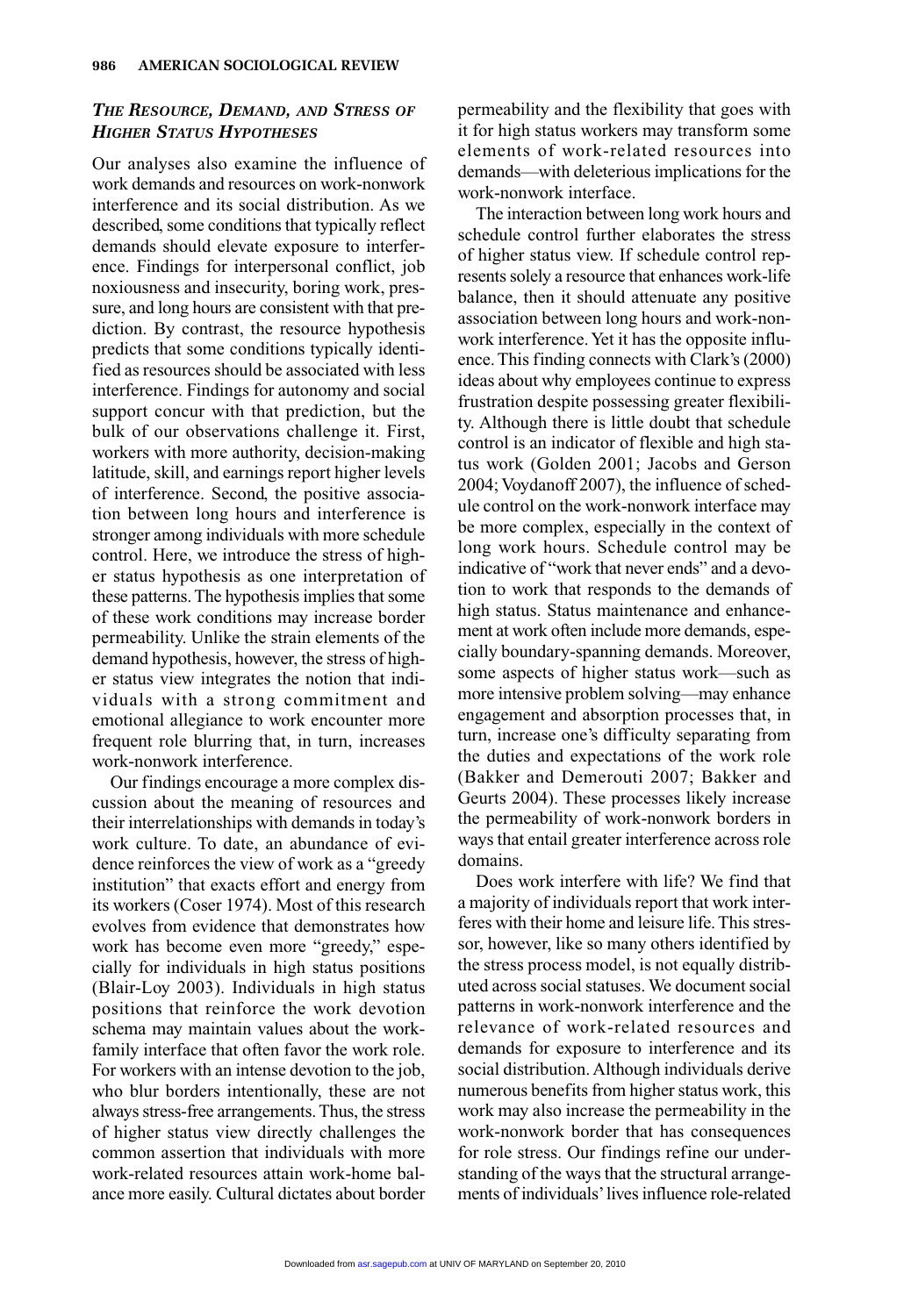borders, work-related demands and resources, and the work-nonwork interface.

*Scott Schieman is a Professor of Sociology at the University of Toronto. His research interests broadly focus on the ways that social-structural conditions influence stress and health processes. Several of his current projects investigate the ways work and household conditions shape the experience and health consequences of the work-family interface. In addition, he is writing a book which investigates beliefs about God's involvement and influence in everyday life.*

*Melissa A. Milkie is a Professor of Sociology at the University of Maryland whose work centers on gender, race/ethnicity, culture, family, and mental health. Much of her research assesses the influence of cultural and structural arrangements on the well-being of individuals in families. Currently, she is working on a project examining how time investments within family, school, and peer contexts influence children's health from childhood through the transition to young adulthood.*

*Paul Glavin is a doctoral candidate at the University of Toronto. His research interests focus on the intersection of work and family life and the role of communication technology in these processes. His dissertation examines the conditions under which job flexibility and job control are beneficial versus detrimental for family and nonwork roles.*

## **REFERENCES**

- Bakker, Arnold B. and Evangelia Demerouti. 2007. "The Job-Demands-Resources Model: State of the Art." *Journal of Managerial Psychology* 22:309–28.
- Bakker, Arnold B. and Sabine A. E. Geurts. 2004. "Toward a Dual-Process Model of Work-Home Interference." *Work and Occupations* 31:345–66.
- Beehr, Terry A., Katherine M. Glaser, Kristophor G. Canali, and Dee Wallwey. 2001. "Back to Basics: Re-examination of Demand-Control Theory of Occupational Stress." *Work and Stress* 15:115–30.
- Bellavia, Gina M. and Michael R. Frone. 2005. "Work-Family Conflict." Pp. 113–48 in *Handbook of Work Stress,* edited by J. Barling, E. K. Kelloway, and M. R. Frone. Thousand Oaks, CA: Sage.
- Bianchi, Suzanne M., John P. Robinson, and Melissa A. Milkie. 2006. *Changing Rhythms of American Family Life.* New York: Russell Sage.
- Blair-Loy, Mary. 2003. *Competing Devotions.* Cambridge, MA: Harvard University Press.
- Clark, Sue C. 2000. "Work/Family Border Theory: A New Theory of Work/Family Balance." *Human Relations* 53:747–70.
- Coser, Lewis. 1974. *Greedy Institutions.* New York: Free Press.
- Golden, Lonnie. 2001. "Flexible Work Schedules: What Are Workers Trading Off to Get Them?" *Monthly Labor Review* 124:50–67.
- Grönlund, Anne. 2007. "Employee Control in the Era of Flexibility: A Stress Buffer or a Stress Amplifier?" *European Societies* 9:409–28.
- Grzywacz, Joseph G., David M. Almeida, and Daniel A. McDonald. 2002. "Work-Family Spillover and Daily Reports of Work and Family Stress in the Adult Labor Force." *Family Relations* 51:28-36.
- Grzywacz, Joseph G. and Nadine F. Marks. 2000. "Reconceptualizing the Work-Family Interface: An Ecological Perspective on the Correlates of Positive and Negative Spillover between Work and Family." *Journal of Occupational Health Psychology* 5:111–26.
- Hays, Sharon. 1996. *The Cultural Contradictions of Motherhood.* New Haven, CT: Yale University Press.
- Hill, E. Jeffrey. 2005. "Work-Family Facilitation and Conflict, Working Fathers and Mothers, Work-Family Stressors and Support." *Journal of Family Issues* 26:793–819.
- Hill, E. Jeffrey, Alan J. Hawkins, Maria Ferris, and Michelle Weitzman. 2001. "Finding an Extra Day a Week: The Positive Influence of Perceived Job Flexibility on Work and Family Life Balance." *Family Relations* 50:49–58.
- Hochschild, Arlie. 1989. *The Second Shift.* New York: Viking.
- ———. 1997. *The Time Bind.* New York: Henry Holt.
- Horrigan, Michael W. 2004. "Employment Projections to 2012." *Monthly Labor Review* 127:3–22.
- Jacobs, Jerry A. and Kathleen Gerson. 2004. *The Time Divide: Work, Family, and Gender Inequality.* Cambridge, MA: Harvard University Press.
- Karasek, Robert. 1979. "Job Demands, Job Decision Latitude, and Mental Strain: Implications for Job Redesign." *Administrative Science Quarterly* 24:285–306.
- Karasek, Robert and Tores Theorell. 1990. *Health Work: Stress, Productivity, and the Reconstruction of Working Life.* New York: Basic Books.
- Keene, Jennifer Reid and Jill Quadagno. 2004. "Predictors of Perceived Work-Family Balance: Gender Difference or Gender Similarity?" *Sociological Perspectives* 47:1–23.
- Kelloway, Kevin E., Benjamin H. Gottlieb, and Lisa Barham. 1999. "The Source, Nature, and Direction of Work and Family Conflict: A Longitudinal Investigation." *Journal of Occupational Health Psychology* 4:337–46.
- Kossek, Ellen Ernst and Susan J. Lambert. 2005. "Work-Family Scholarship: Voice and Context." Pp. 3–17 in *Work and Life Integration: Organizational, Cultural, and Individual Perspectives,* edited by E. E. Kossek and S. J.